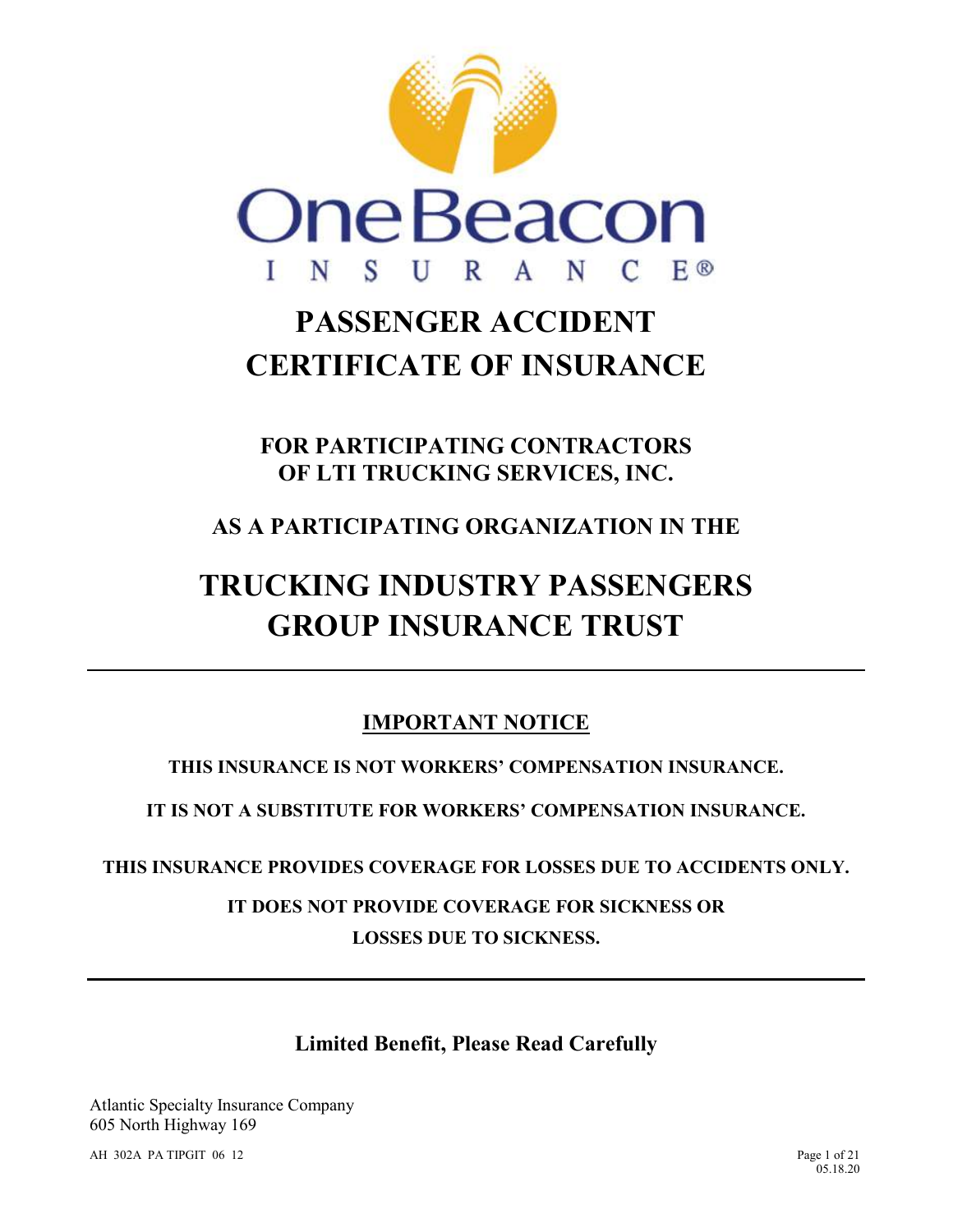Plymouth, MN 55441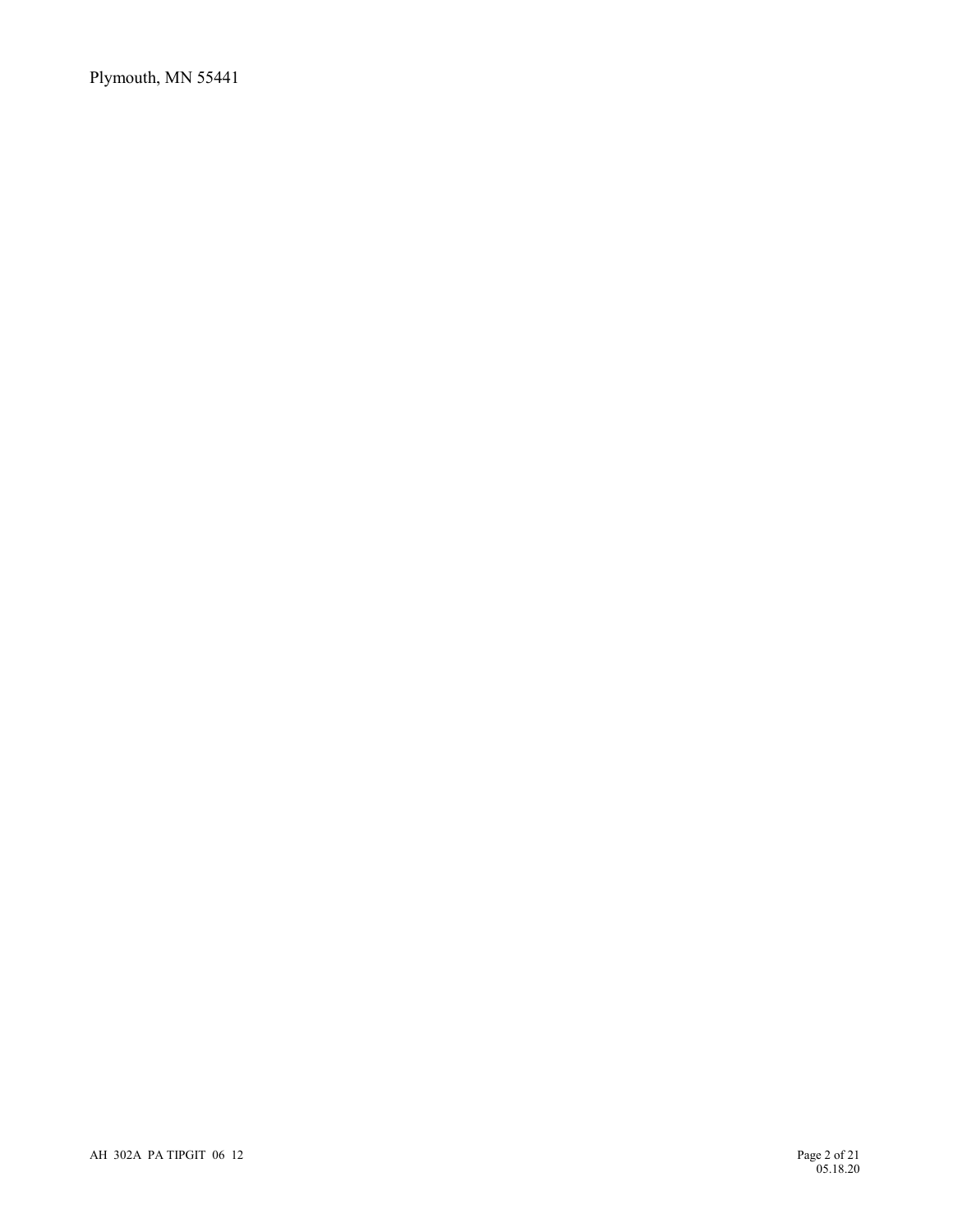| <b>POLICYHOLDER:</b>                                               | <b>Trucking Industry Passengers Group Insurance Trust</b><br><b>Trustee: SunTrust Bank</b> |
|--------------------------------------------------------------------|--------------------------------------------------------------------------------------------|
| <b>POLICY NUMBER:</b>                                              | 216-002-591                                                                                |
| <b>PARTICIPATING ORGANIZATION:</b>                                 | LTI Trucking Services, Inc.                                                                |
| <b>COVERED SUBSIDIARIES AND/OR</b><br><b>AFFILIATED COMPANIES:</b> | None                                                                                       |

The insurance evidenced by this Certificate provides Accident insurance only. It does not provide Coverage for sickness. This Certificate describes the main features of the Policy, but the Policy is the only contract under which benefit payments are made. If there is an inconsistency between the Certificate and the Policy, the Policy will govern.

The Policy upon which this Certificate is based, is governed by the laws of the District of Columbia.

### **PASSENGER ACCIDENT CERTIFICATE OF INSURANCE**

#### **Table of Contents**

#### **Provision** Section **Section**

| ELIGIBILITY, EFFECTIVE DATE AND TERMINATION DATEI |
|---------------------------------------------------|
| Eligibility                                       |
| Passenger Accident Coverage Effective Date        |
| Insured Passenger's Effective Date                |
| Passenger Accident Coverage Termination Date      |
| Insured Passenger's Termination Date              |
|                                                   |
|                                                   |
| Premium Amount                                    |
| Premium Due Date                                  |
| Grace Period                                      |
| Change of Premium Amount                          |
|                                                   |
|                                                   |
|                                                   |
|                                                   |
|                                                   |
|                                                   |
|                                                   |
|                                                   |
|                                                   |

#### **ATTACHMENTS**

- DC GUARANTY NOTICE
- OUR POLICY REGARDING YOUR PRIVACY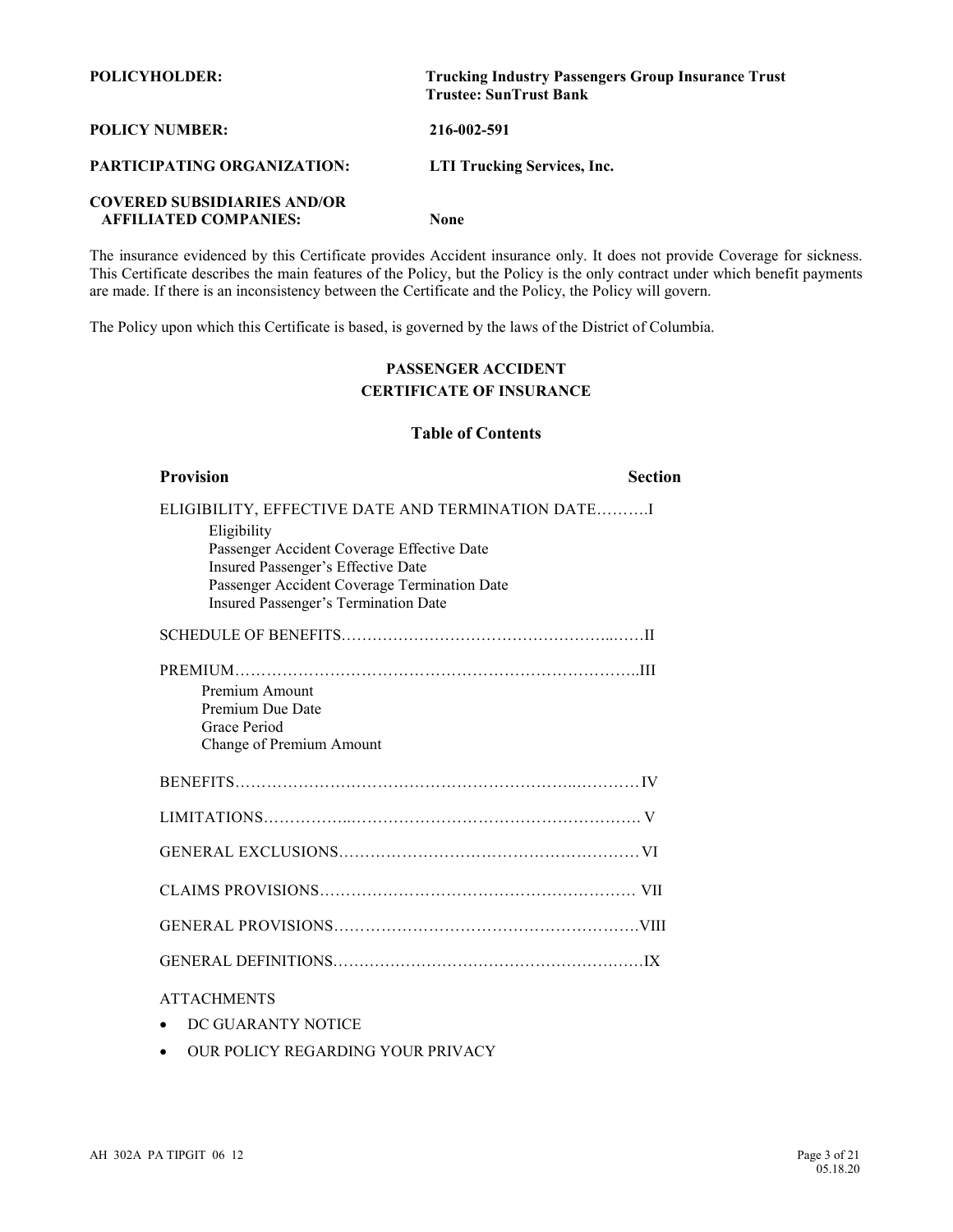# **SECTION I – ELIGIBILITY, EFFECTIVE DATE AND TERMINATION DATE**

#### **ELIGIBILITY**

An **Eligible Person** is a **Passenger**, as described in the DEFINITIONS Section of this **CERTIFICATE**, who is traveling with an **Authorized Commercial Driver** while he or she is under **Dispatch** for the **Participating Organization**, provided such **Authorized Commercial Driver** has: 1) purchased coverage under the **Policy** for his or her eligible **Passengers**; and 2) submitted a completed Passenger Authorization Form for his or her **Passenger(s)** which has been approved by the **Participating Organization**.

#### **COVERAGE EFFECTIVE DATE**

**Passenger Accident** coverage under the **Policy** for an **Authorized Commercial Driver** begins on the later of:

- **1.** the **Policy** Effective Date;
- **2.** the effective date indicated on the form which is required by the **Participating Organization** in order for the **Authorized Commercial Driver** to obtain **Passenger Accident** coverage, unless otherwise agreed to in writing. Such form must be satisfactory to **Us**. If premium is paid when due, coverage will remain in effect. If premium is not paid when due, coverage will be null and void as of the effective date.

**Passenger Accident** coverage under the **Policy** for an individual **Passenger** begins on the date indicated on the Passenger Authorization Form as approved by the **Participating Organization**, provided **Passenger Accident** coverage for the **Authorized Commercial Driver** is in effect at that time and the required premium has been paid when due.

#### **COVERAGE TERMINATION DATE**

**Passenger Accident** coverage under the **Policy** for an **Authorized Commercial Driver** ends on the earliest of:

- **1.** the date the **Policy** is terminated;
- **2.** the premium due date, if premiums are not paid when due, subject to the Grace Period, except for the initial premium due which is not subject to the Grace Period;
- **3.** the date on which the **Authorized Commercial Driver** is no longer eligible to have **Passenger Accident** coverage; or
- **4.** if the **Authorized Commercial Driver** requests, in writing, that his or her **Passenger Accident** coverage be cancelled, the date on which coverage is cancelled.

**Passenger Accident** coverage under the **Policy** for an individual **Passenger** ends on the earliest of:

- **1.** the date the **Policy** is terminated;
- **2.** the premium due date, if premiums are not paid when due, subject to the Grace Period, except for the initial premium due which is not subject to the Grace Period;
- **3.** the date on which coverage ends for the **Authorized Commercial Driver** with whom the **Passenger** is traveling;
- **4.** if the **Authorized Commercial Driver** requests, in writing, that his or her **Passenger Accident** coverage be cancelled, the date on which coverage is cancelled;
- **5.** the date the **Passenger** ceases to be an **Eligible Person** as described above; or
- **6.** the date the **Passenger** is no longer traveling with an **Authorized Commercial Driver** while he or she is under **Dispatch**.

Termination of coverage will not affect a claim for a **Covered Loss** that occurs either before or after such termination, if that **Covered Loss** results from an **Accident** that occurred while the **Insured Person's** coverage was in force under the **Policy**.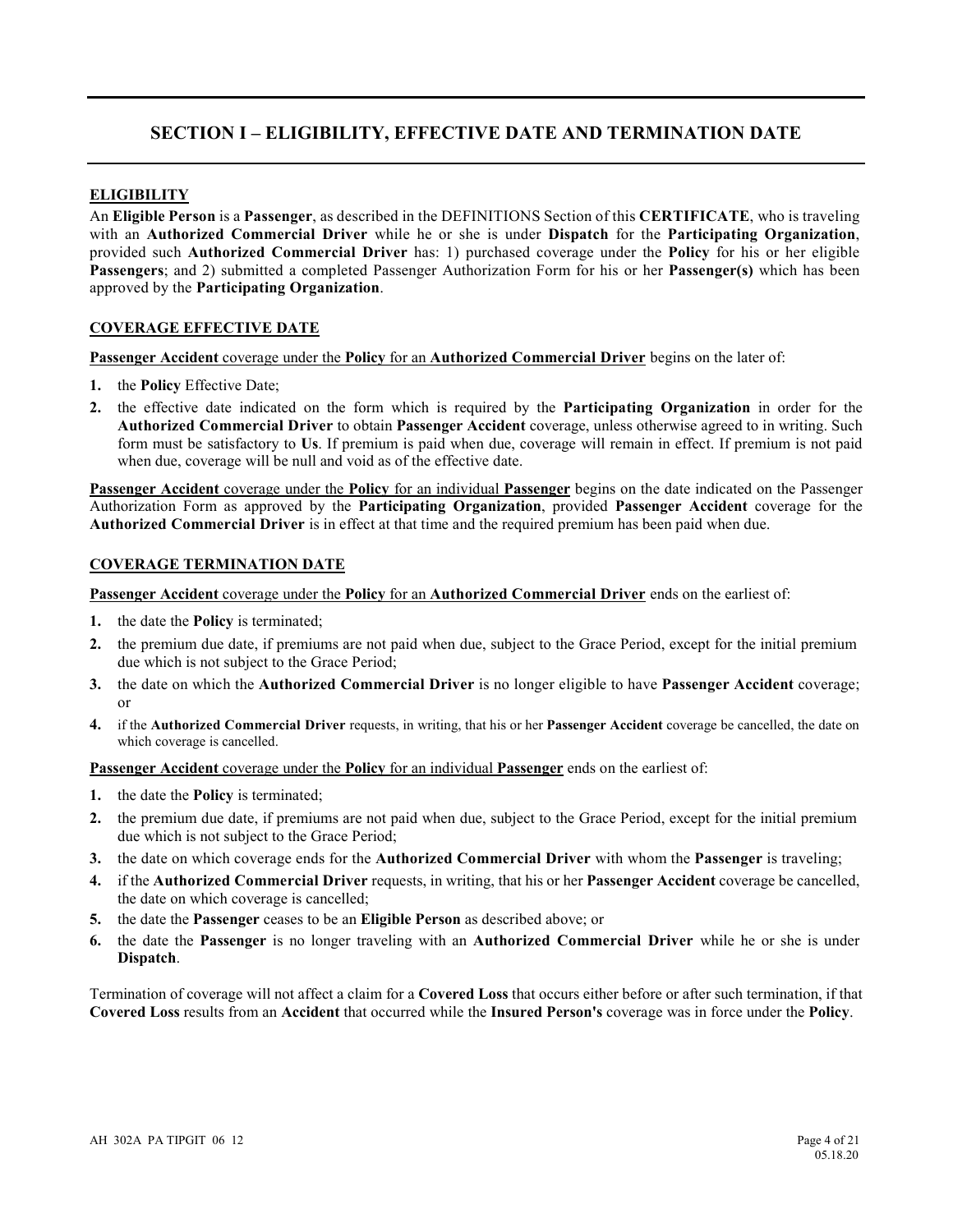# **SECTION II – SCHEDULE OF BENEFITS**

#### **PASSENGER ACCIDENT BENEFITS**

| <b>Accidental Death Benefit:</b>                                                                                                                           |
|------------------------------------------------------------------------------------------------------------------------------------------------------------|
| <b>Accidental Dismemberment Benefit:</b>                                                                                                                   |
|                                                                                                                                                            |
| Paralysis Benefit:                                                                                                                                         |
|                                                                                                                                                            |
| <b>Accident Medical Expense Benefit:</b>                                                                                                                   |
|                                                                                                                                                            |
|                                                                                                                                                            |
|                                                                                                                                                            |
|                                                                                                                                                            |
| Limits on Accident Medical Expense Benefits:                                                                                                               |
| • Services provided by a Chiropractor or Acupuncturist, not including Physical Therapy,<br>Occupational Therapy, Work Hardening Therapy:\$1,000 per Injury |
| but not more than \$1,000 for any one Accident                                                                                                             |
| but not more than \$7,000 for any one Accident                                                                                                             |
| maximum 20 visits for any one Accident                                                                                                                     |
| maximum \$1,000 for any one Accident                                                                                                                       |

#### **PASSENGER ACCIDENT BENEFITS LIMITS OF LIABILITY**

- **Combined Single Limit**…………………………………………………………………...\$50,000 **• Aggregate Limit of Liability**……………………………………………………….…...\$100,000 (applicable to all **Covered Losses** with respect to any one **Covered Accident**)
- \* The **Accidental** Dismemberment Benefit and the Paralysis Benefit will be paid as a Monthly Benefit at 1% of the applicable **Principal Sum**. The payment of this Monthly Benefit will cease upon the earliest of the following: (1) the date the total of the applicable **Principal Sum** has been paid; or (2) the date the **Passenger** dies. The most **We**  will pay for these benefits, as well as the **Accidental** Death Benefit, in total, is the **Passenger's** maximum **Principal Sum**, if the **Passenger** can recover benefits under more than one of the benefits as a result of the same **Accident**.

The **Passenger's Principal Sum** will be based on the following **Schedule**:

| For Death Benefit, Age at Date of Covered Loss                           |                           |
|--------------------------------------------------------------------------|---------------------------|
| For Dismemberment and Paralysis Benefits, Age at Date of Benefit Payment | % of <b>Principal Sum</b> |
| 18 and younger                                                           | 10%                       |
| $19 - 64$                                                                | $100\%$                   |
| 65                                                                       | 80%                       |
| 66                                                                       | 60%                       |
| 67                                                                       | 40%                       |
| 68                                                                       | 20%                       |
| 69                                                                       | 15%                       |
| 70 and over                                                              | 10%                       |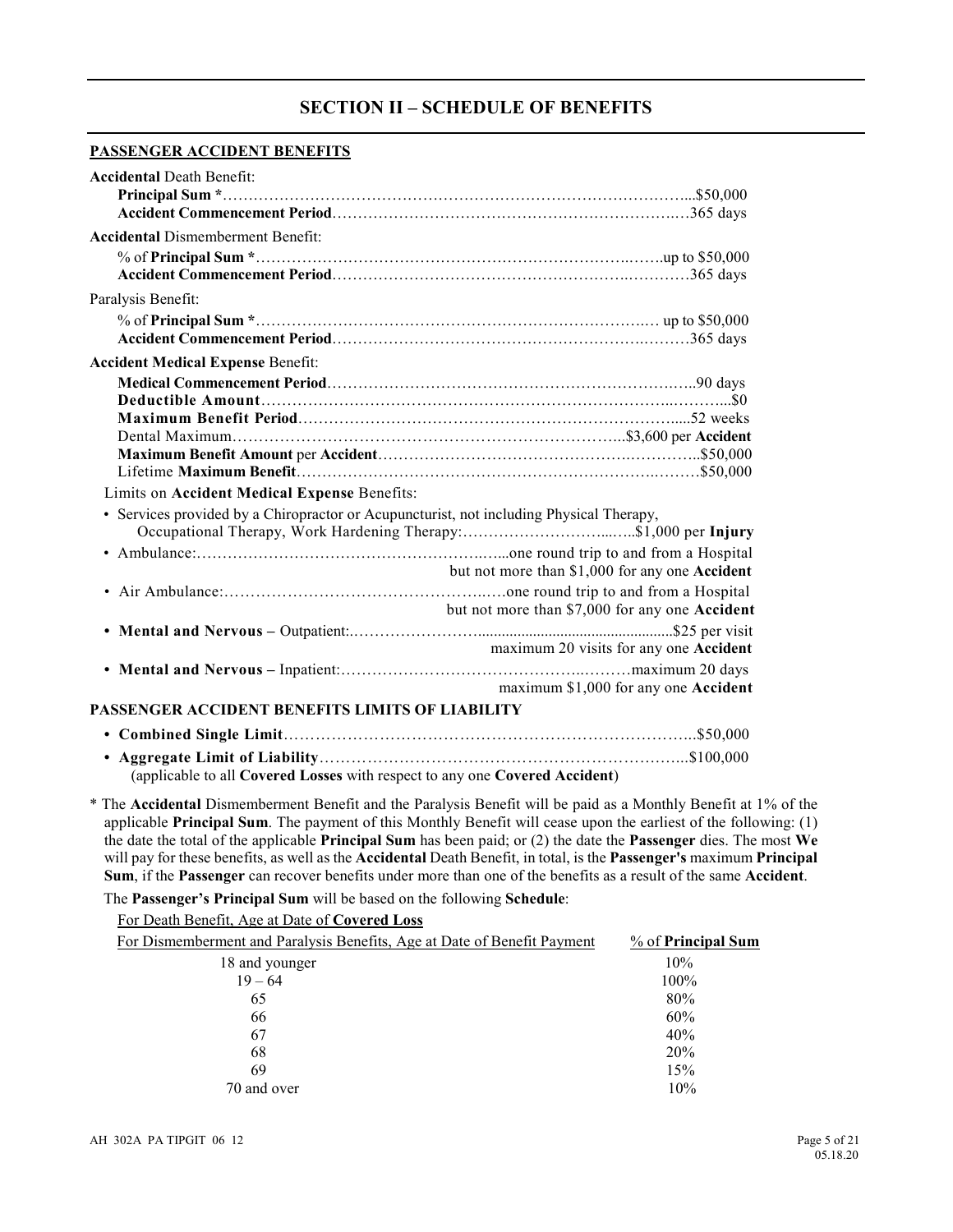### **SECTION III – PREMIUM**

#### **Premium Amount**: as stated in the **Policy**

**Grace Period:** A Grace Period of thirty-one (31) days will be provided for the payment of any premium due after the first premium, unless an additional amount of time for payment to be made is provided by the **Policyholder**, or its **Designee**. **Passenger Accident** coverage will not be terminated for non-payment of premium during the Grace Period, if the **Authorized Commercial Driver** pays the premiums due by the last day of the Grace Period.

No Grace Period will be provided if **We** receive notice to terminate the **Authorized Commercial Driver's Passenger Accident** coverage prior to a premium due date.

# **SECTION IV – BENEFITS**

#### **PRINCIPAL SUM**

As applicable to each **Insured Person**, **Principal Sum** means the amount of insurance in force under the **Policy** on the date of the **Accident**, as described in the **Schedule**.

### **ACCIDENTAL DEATH BENEFIT**

If a **Covered Injury** to an **Insured Person** results in death within the **Accident Commencement Period** shown in the **Schedule**, **We** will pay the **Principal Sum** shown in the **Schedule**. The **Accident Commencement Period** starts on the date of the **Accident** that caused such **Injury**. If the **Insured Person** suffers an **Accidental** Death such that an **Accidental** Death Benefit is payable under the **Policy**, **We** will pay the beneficiary in accordance with the Payment of Claims provision.

#### **Exposure and Disappearance**

If an **Insured Person** is exposed to weather because of an **Accident** and this results in a **Covered Loss**, **We** will pay the applicable **Principal Sum**, subject to all **Policy** terms.

If the body of an **Insured Person** has not been found within 365 days after the disappearance, stranding, sinking or wrecking of a power unit in which that person was an occupant, then it will be presumed, subject to all other terms and provisions of the **Policy,** that the **Insured Person** has suffered **Accidental** Death within the meaning of the **Policy**. If the **Insured Person** is subsequently found alive and identified, **We** have the right to recover any benefits paid.

#### **ACCIDENTAL DISMEMBERMENT BENEFIT**

If **Injury** to an **Insured Person** results in any one of the **Covered Losses** specified below, within the **Accident Commencement Period** shown in the **Schedule**, **We** will pay the Percentage of the **Principal Sum**  indicated below.

| For Covered Loss of:    | Percentage of the Principal Sum |
|-------------------------|---------------------------------|
|                         |                                 |
|                         |                                 |
|                         |                                 |
|                         |                                 |
|                         |                                 |
|                         |                                 |
|                         |                                 |
|                         |                                 |
| AH 302A PA TIPGIT 06 12 | Page 6 of 21<br>05.18.20        |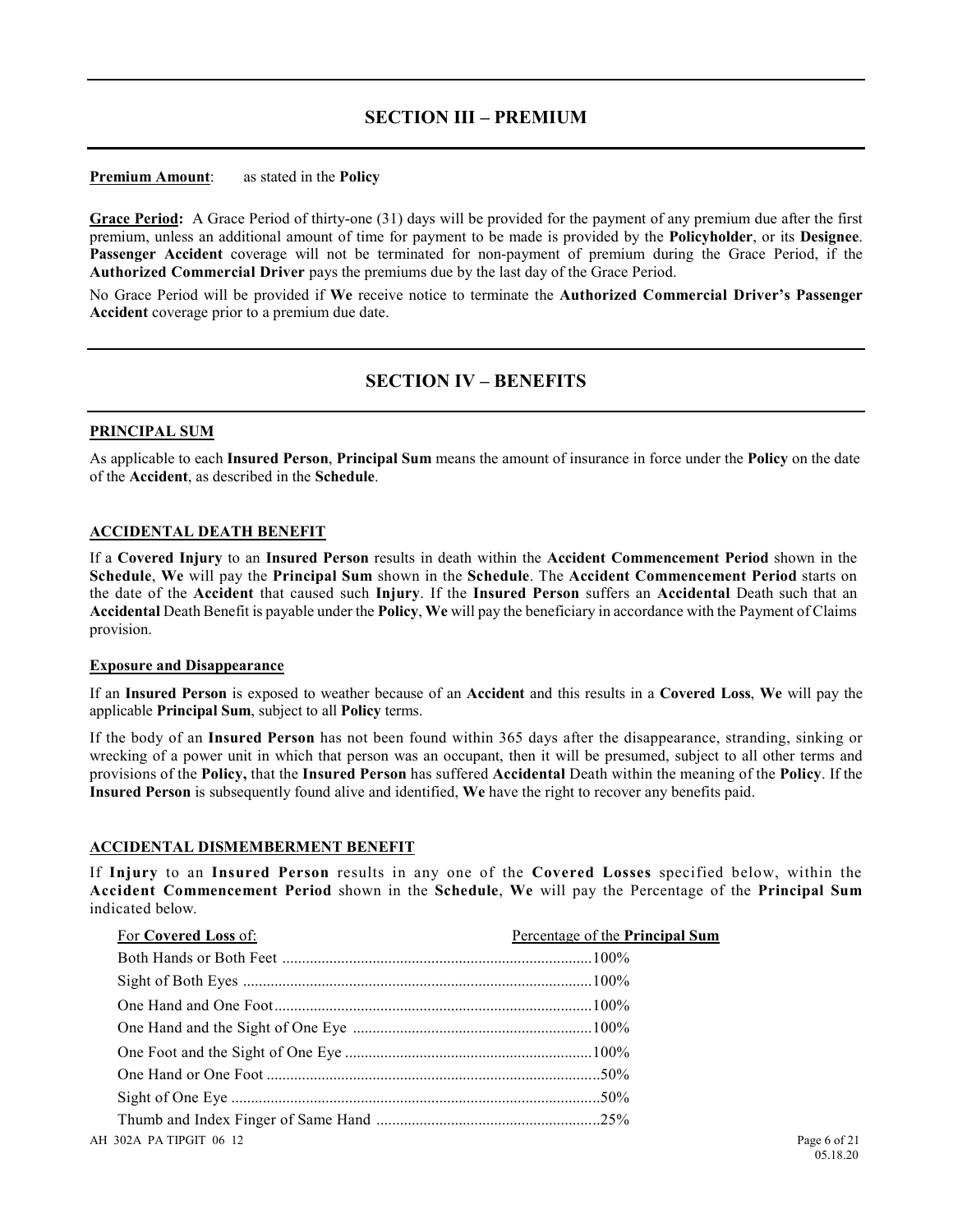For purposes of the **Accidental** Dismemberment Benefit, **Loss** will mean:

**Loss** of a hand or foot means complete severance through or above the wrist or ankle joint. **Loss** of sight of an eye means total and irrecoverable loss of the entire sight in that eye. **Loss** of thumb and index finger means complete severance through or above the metacarpophalangeal joint of both digits.

If more than one **Loss** is sustained by an **Insured Person** as a result of the same **Covered Accident**, only one amount, the largest, will be paid.

#### **PARALYSIS BENEFIT**

If a **Covered Injury** to an **Insured Person** results in any Type of Paralysis specified below, within the **Accident Commencement Period** shown in the **Schedule**, **We** will pay the Percentage of the **Principal Sum** indicated below.

| Type of Paralysis: | Percentage of the Principal Sum |
|--------------------|---------------------------------|
|                    |                                 |
|                    |                                 |
|                    |                                 |
|                    |                                 |

**Quadriplegia** means the complete and irreversible paralysis of both upper and both lower **Limbs**. **Paraplegia** means the complete and irreversible paralysis of both lower **Limbs**. **Hemiplegia** means the complete and irreversible paralysis of the upper and lower **Limbs** of the same side of the body. **Uniplegia** means the complete and irreversible paralysis of one **Limb**. For purposes of this benefit **Limb** means entire arm or entire leg.

If the **Insured Person** sustains more than one Type of Paralysis as a result of the same **Covered Accident**, only the largest single amount will be considered a **Covered Loss**.

#### **ACCIDENT MEDICAL EXPENSE (AME) BENEFIT**

#### **AME Benefit Qualifications**

If an **Insured Person** suffers an **Injury** that requires him or her to be treated by a **Physician**, within the **Medical Commencement Period** shown in the **Schedule**, **We** will pay the **Usual and Customary Charges** incurred for **Medically Necessary Covered Accident Medical Services** received due to that **Injury**, up to the **Maximum Benefit Amount** and **Maximum Benefit Period** shown in the **Schedule**, for the **Insured Person**, for all **Injuries** caused by a single **Covered Accident**, subject to any applicable **Deductible Amount**.

The **Medical Commencement Period** starts on the date of the **Accident** that caused such **Injury**. The **Deductible Amount** for the **Accident Medical Expense** Benefit is the **Deductible Amount** shown in the **Schedule**, if any, which must be met from **Usual and Customary Charges** for **Medically Necessary Covered Accident Medical Services**  incurred due to **Injuries** the **Insured Person** sustained in that **Covered Accident**.

#### **AME Benefit Covered Accident Medical Services**

- **1. Hospital** semi-private room and board (or room and board in an intensive care unit), **Hospital** ancillary services (including but not limited to, use of the operating room or emergency room), or use of an **Ambulatory Medical Center**;
- **2.** Services of a **Physician** or a qualified nurse, if under the supervision of a Graduate Registered Nurse (RN), for **Home Health Care** which follows a five (5) day period of **Hospital** confinement and which is prescribed by a **Physician**;
- **3.** Services by a qualified **Physician** for the treatment of a covered **Mental and Nervous Condition** due to a **Covered Injury**. However, such charges will be considered a **Covered Accident Medical Expense** only to the extent that the charges do not exceed \$25.00 per visit and are further limited to one (1) visit per day with a maximum of twenty (20) visits for any one (1) **Accident**. **Hospital** charges for in-patient treatment of a **Mental and Nervous Condition**, whether in a psychiatric **Hospital** or a general **Hospital**, will be considered a **Covered Accident Medical Expense** and will be limited to a maximum of \$1,000 for any one (1) **Accident**;
- **4.** Ambulance, including air ambulance, service to or from a **Hospital** as shown in the **Schedule**;
- **5.** Laboratory tests;
- **6.** Radiological procedures;
- **7.** Anesthetics and the administration of anesthetics;

AH 302A PA TIPGIT 06 12<br>05.18.20<br>05.18.20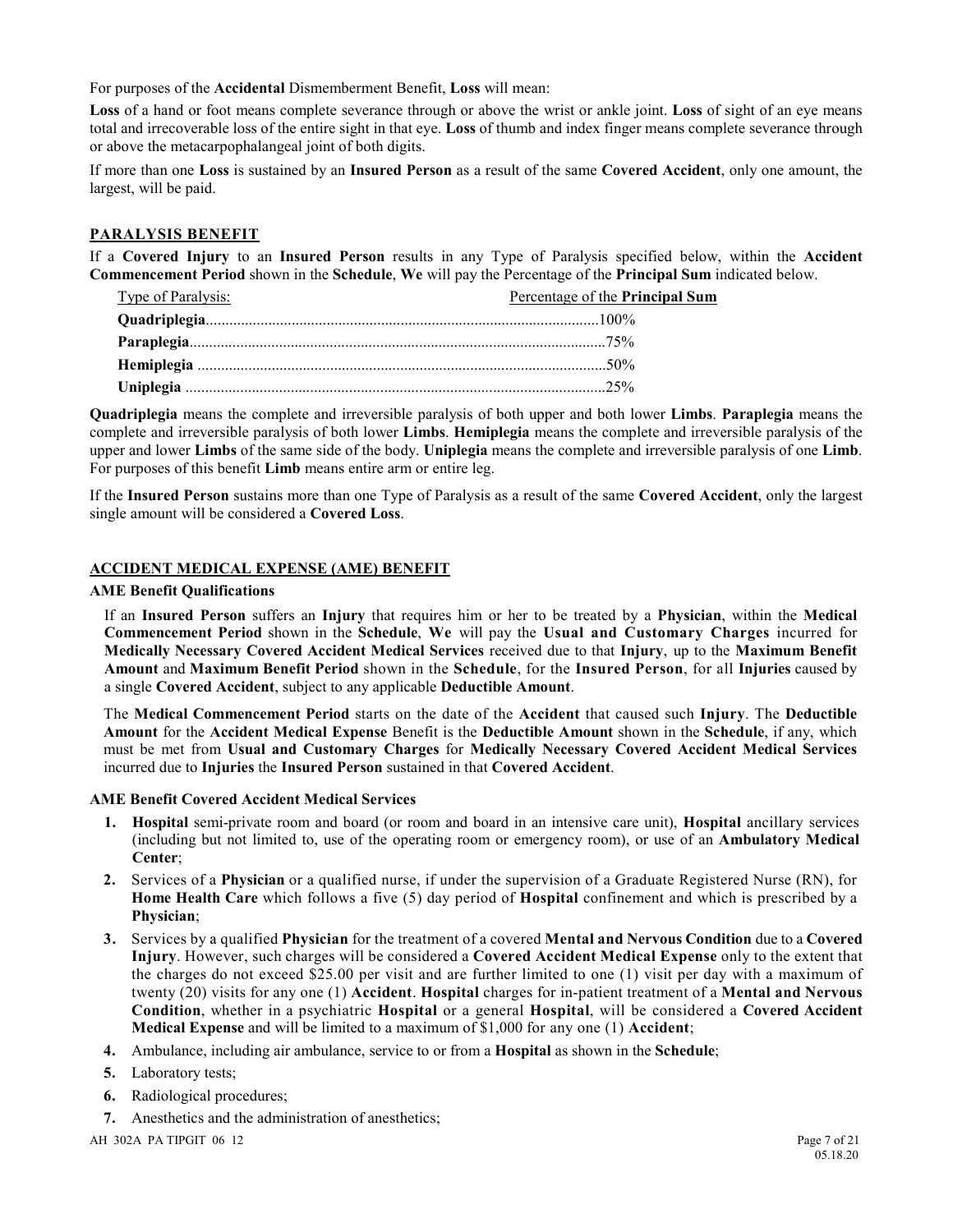- **8.** Blood, blood products and artificial blood products, and the transfusion thereof;
- **9.** Physical Therapy, Occupational Therapy, Work Hardening Therapy and Chiropractic or Acupuncturist Care as shown in the **Schedule**;
- **10.** Rental of **Durable Medical Equipment**, up to the actual purchase price of such equipment;
- **11.** The initial supply, but not replacement of: casts, splints, trusses, braces, artificial limbs and artificial eyes subject to the **Accident Medical Expense** Benefit Exclusions section;
- **12.** Medicines or drugs administered by a **Physician** or that can be obtained only with a **Physician's** written prescription;
- **13.** Repair or replacement of **Sound Natural Teeth** damaged or lost as a result of a **Covered Injury**, up to the Dental Maximum, if any, shown in the **Schedule**;
- **14. Extended Care Facilities**; and
- **15. Home Health Care**.

The foregoing **Covered Accident Medical Services** are subject to all of the limits as shown in the **Schedule**.

#### **AME Benefit Exclusions**

In addition to the GENERAL EXCLUSIONS in SECTION VI of this **Certificate**, charges for **Covered Accident Medical Services** do not include, and benefits are not payable with respect to, any expense for or resulting from:

- repair or replacement of existing artificial limbs, artificial eyes or other prosthetic appliances or repair of existing **Durable Medical Equipment** unless for the purpose of modifying the item because **Injury** has caused further impairment in the underlying bodily condition;
- dentures, bridges, dental implants, or treatment not related to the **Injury**;
- eye glasses or contact lenses not related to the **Injury**;
- hearing aids or hearing examinations not related to the **Injury**;
- that portion of rental expense for **Durable Medical Equipment** that exceeds the usual purchase cost for similar equipment in the locality where the expense is incurred;
- **Custodial Services**;
- **Personal Comfort** or **Convenience Items**;
- services of a Federal, Veteran's, State or Municipal **Hospital** for which the **Insured Person** is not liable for payment;
- services or treatment which is covered by Medicare;
- that portion of the fee for services or treatment which is more than the **Usual and Customary Charge**;
- cosmetic, plastic or restorative surgery unless **Medically Necessary** for the treatment of an **Injury**;
- services or treatment which are provided for in a settlement or court judgment;
- services or treatment which are covered under any other insurance of any kind;
- services or treatment for which an **Insured Person** is not legally obligated to pay;
- an **Extended Care Facility** stay that does not follow a **Hospital** confinement of five (5) days or more;
- any mileage charges related to the **Covered Injury** unless authorized by **Us**;
- any translation charges related to the **Covered Injury** unless authorized by **Us**; or
- any lodging charges related to the **Covered Injury** unless authorized by **Us**.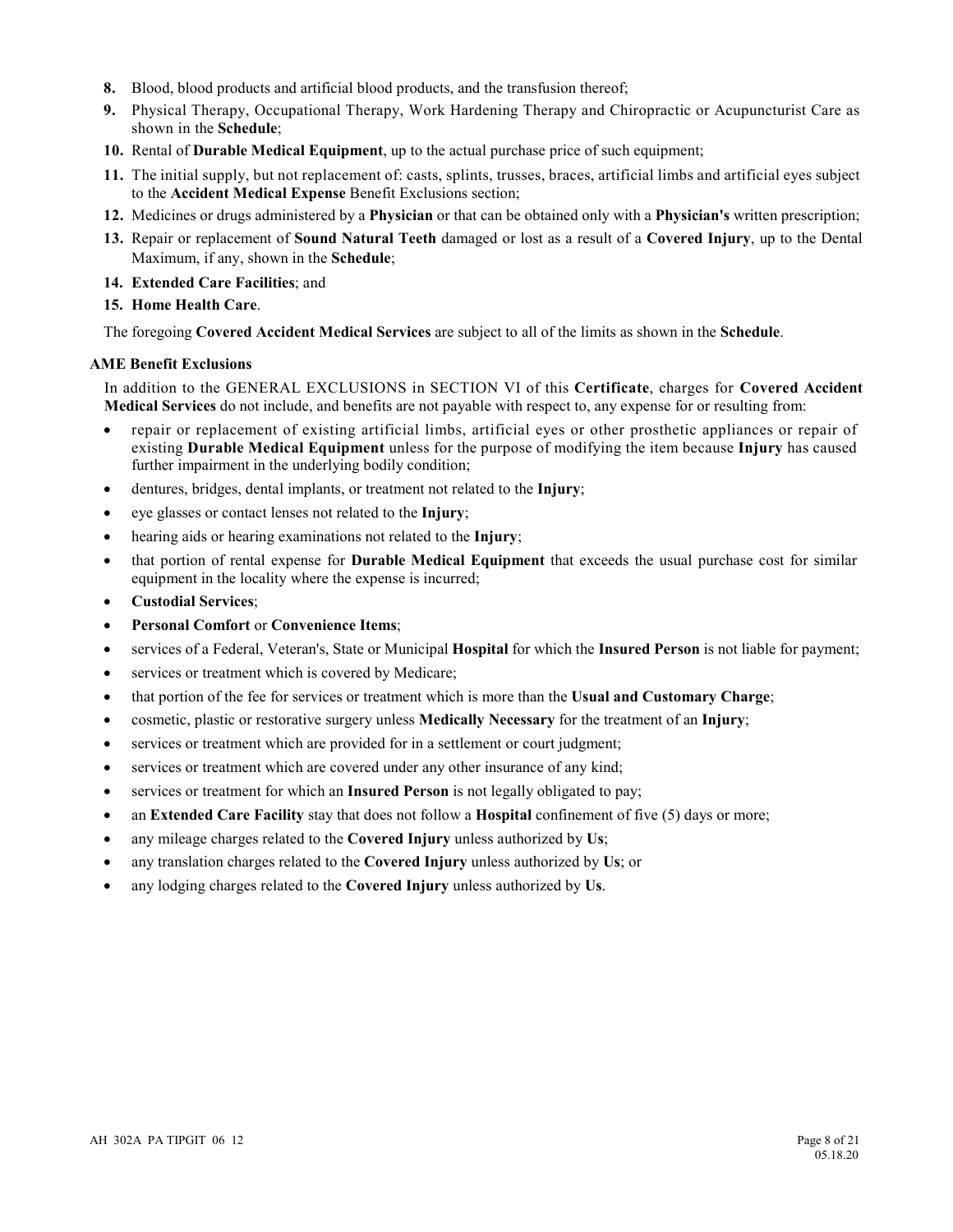#### **AME Benefit Definitions**

As used in this **Accident Medical Expense** Benefit:

**Ambulatory Medical Center** means a facility that meets all of the following requirements:

- **1.** operates under the laws of the state that it is situated in;
- **2.** has a staff of **Physicians** and permanent facilities that are equipped and operated primarily for the purpose of providing medical services or performing subject procedures; and
- **3.** provides continuous **Physician** and Graduate Registered Nurse (RN) services whenever a patient is in the facility. An **Ambulatory Medical Center** does not include a **Hospital** or a **Physician's** office or a clinic.
- **Custodial Services** means any services which are not intended primarily to treat a specific **Injury**. **Custodial Services** include, but will not be limited to, services: (1) related to watching or protecting the **Insured Person**; (2) related to performing or assisting the **Insured Person** in performing any activities of daily living, such as: (a) walking; (b) grooming; (c) bathing; (d) dressing; (e) getting in or out of bed; (f) toileting; (g) eating; (h) preparing foods; or (i) taking medications that can usually be self-administered; and (3) that are not required to be performed by trained or skilled medical or paramedical personnel.
- **Durable Medical Equipment** refers to equipment of a type that is designed primarily for use, and used primarily by people who are injured (for example, a wheelchair or a **Hospital** bed). It does not include items commonly used by people who are not injured, even if the items can be used in the treatment of **Injury** or can be used for rehabilitation or improvement of health (for example, a stationary bicycle or a spa).

**Extended Care Facility** means an institution that meets all of the following requirements:

- **1.** operates under the laws of the state that it is situated in;
- **2.** is approved by the Department of Health and Human Services or its successor;
- **3.** is regularly engaged in providing skilled nursing care of sick or injured persons as inpatients at the patient's expense;
- **4.** provides 24 hour a day nursing service by or under the supervision of a Graduate Registered Nurse (RN);
- **5.** provides skilled nursing care under the supervision of a **Physician;** and
- **6.** maintains a daily medical record of each patient.

**Home Health Care** means nursing care and treatment of an **Insured Person** in his or her home as part of an overall extended treatment plan. To qualify, the extended treatment plan must:

- **1.** be approved in writing by the attending **Physician**;
- **2.** be provided by a **Hospital** certified to provide **Home Health** services or by a certified **Home Health Care** agency;
- **3.** begin within seven (7) days after discharge from a **Hospital**; and
- **4.** follow a **Hospital** confinement of five (5) days or more.

No benefits are payable for **Home Health Care** services provided by:

- **1.** a member of an **Insured Person's** immediate family; or
- **2.** a person residing in the **Insured Person's** home.
- **Hospital** means a facility that: (1) operates under the law of the state that it is situated in; (2) is approved by the Department of Health and Human Services or its successor; (3) has organized facilities for diagnosis and surgery on its premises or in facilities available to it on a prearranged basis; (4) has 24-hour nursing service by graduate registered nurses (RN), on duty or on call; and (5) is supervised by one or more **Physicians.** A **Hospital** does not include: (1) a nursing, convalescent or geriatric unit of a **Hospital** when a patient is confined mainly to receive nursing care; (2) a facility that is, other than incidentally, a rest home, nursing home, convalescent home or home for the aged; nor does it include any ward, room, wing or other section of the **Hospital** that is used for such purposes; or (3) any military or veterans **Hospital** or soldiers home or any **Hospital** contracted for or operated by any national government or government agency for the treatment of members or ex-members of the armed forces.
- **Maximum Benefit Period** means, with respect to the **Accident Medical Expense** Benefit, the maximum period for which benefits will be payable for **Covered Accident Medical Services** for or in connection with a single **Accident Medical Expense Covered Loss**. The length of the **Maximum Benefit Period** for **Accident Medical Expense**, which will commence on the first date of treatment or service, is shown in the **Schedule**.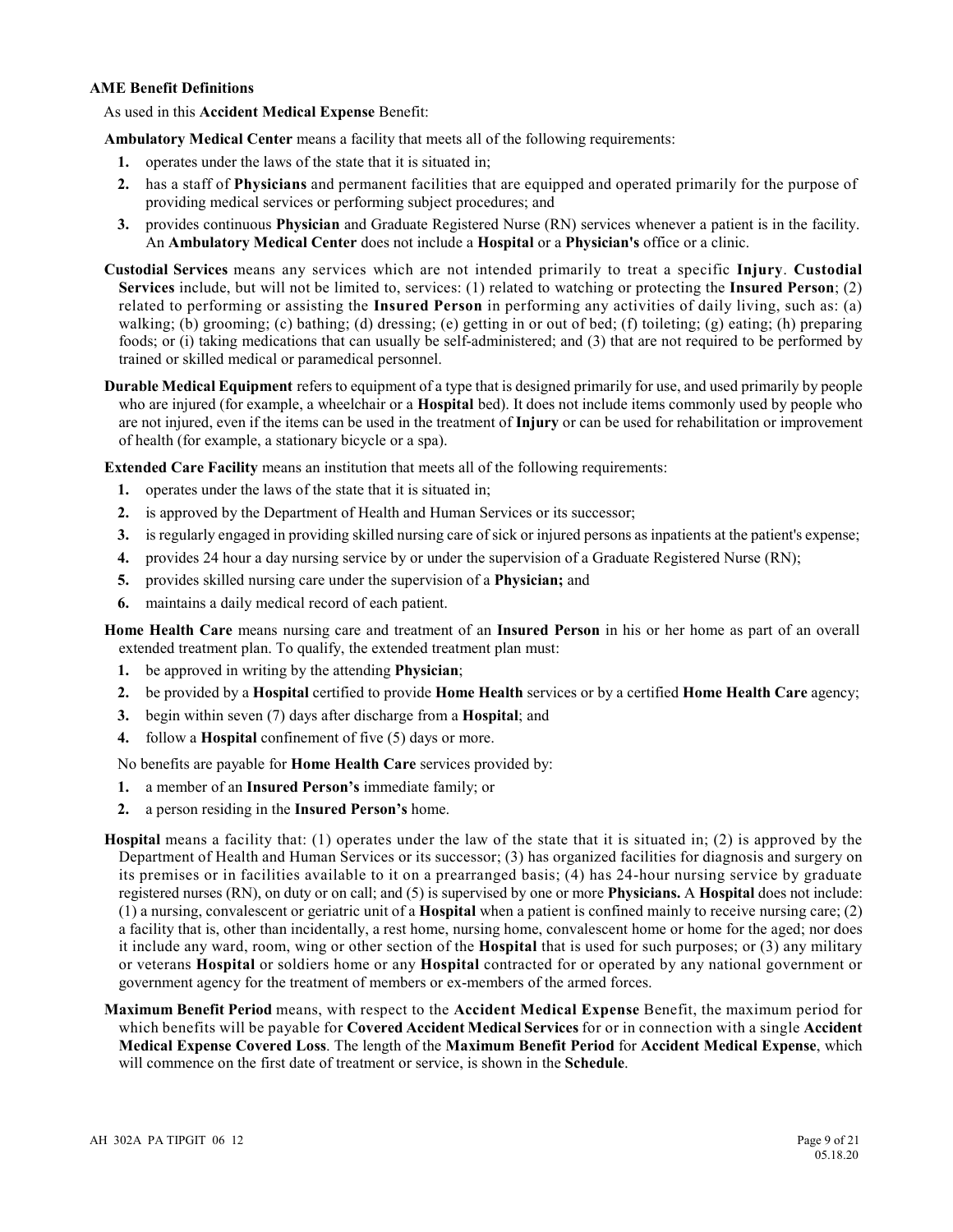- **Medical Commencement Period** means the time period shown in the **Schedule** between the date of the **Accident** that caused the **Injury** and the date that the first medical service or treatment must be incurred for **Accident Medical Expense** Benefits to be payable under the **Policy**.
- **Medically Necessary** means that a **Covered Accident Medical Service**: (1) is essential for diagnosis, treatment or care of the **Injury** for which it is prescribed or performed; (2) meets generally accepted standards of medical practice; and (3) is ordered by a **Physician** and performed under his or her care supervision or order. The fact that a **Physician** may prescribe, authorize or direct a service does not itself make it **Medically Necessary** or covered by the **Policy**.
- **Personal Comfort or Convenience Item(s)** means those items that are not **Medically Necessary** for the care and treatment of the **Insured Person's Injury**. The term **Personal Comfort or Convenience Item(s)** includes, but is not limited to: (1) a private **Hospital** room, unless **Medically Necessary**; (2) television rental; and (3) **Hospital** telephone charges.
- **Sound Natural Teeth** means natural teeth that are either unaltered or fully restored to their normal function and are disease free, have no decay, and are not more susceptible to **Injury** than unaltered natural teeth.

**Usual and Customary Charge(s)** means a charge that is made for a **Covered Accident Medical Expense** Benefit that: (1) does not include charges that would not have been made if no insurance existed; (2) is the lesser of the usual charges for similar services, treatment, supplies, or **Hospital** room and board in the locality where the expense is incurred, or the negotiated rate of the **Preferred Provider** designated by **Us**. (For a **Hospital** stay, the **Usual and Customary Charge** is based upon the expense for a semi-private room and board charge, unless the stay is a **Medically Necessary** stay in an intensive care unit); and (3) with respect to drugs, is the negotiated rate of the **Preferred Provider** designated by **Us**. And if the **Insured Person**, through no fault of his or her own, is unable to use the **Preferred Provider** designated by **Us**, then, 125% of the Average Wholesale Price (AWP) will be considered Usual and Customary.

# **SECTION V – LIMITATIONS**

#### **Combined Single Limit.**

**We** will not pay more than the **Combined Single Limit** stated in the **Schedule**.

#### **Aggregate Limit of Liability.**

**We** will not pay more than the **Aggregate Limit of Liability** stated in the **Schedule**.

# **SECTION VI – GENERAL EXCLUSIONS**

A loss will not be a **Covered Loss** if it is caused in whole or in part by, or results in whole or in part from:

- **1.** suicide or any attempt at suicide; intentionally self-inflicted **Injury** or any attempt at intentionally self-inflicted **Injury**, including, but not limited to, any attempt to restrict the flow of oxygen to the brain for purposes of autoeroticism or auto-erotic asphyxiation; or any **Injury** resulting from a provoked attack;
- **2.** illness or disease, regardless of how contracted; medical or surgical treatment of illness or disease; or complications following the surgical treatment of illness or disease; except for **Accidental** ingestion of contaminated foods;
- **3.** any **Pre-Existing Condition**;
- **4. Cumulative Trauma** and/or **Repetitive Conditions**;
- **5.** Hernia of any kind;
- **6.** Hemorrhoids of any kind;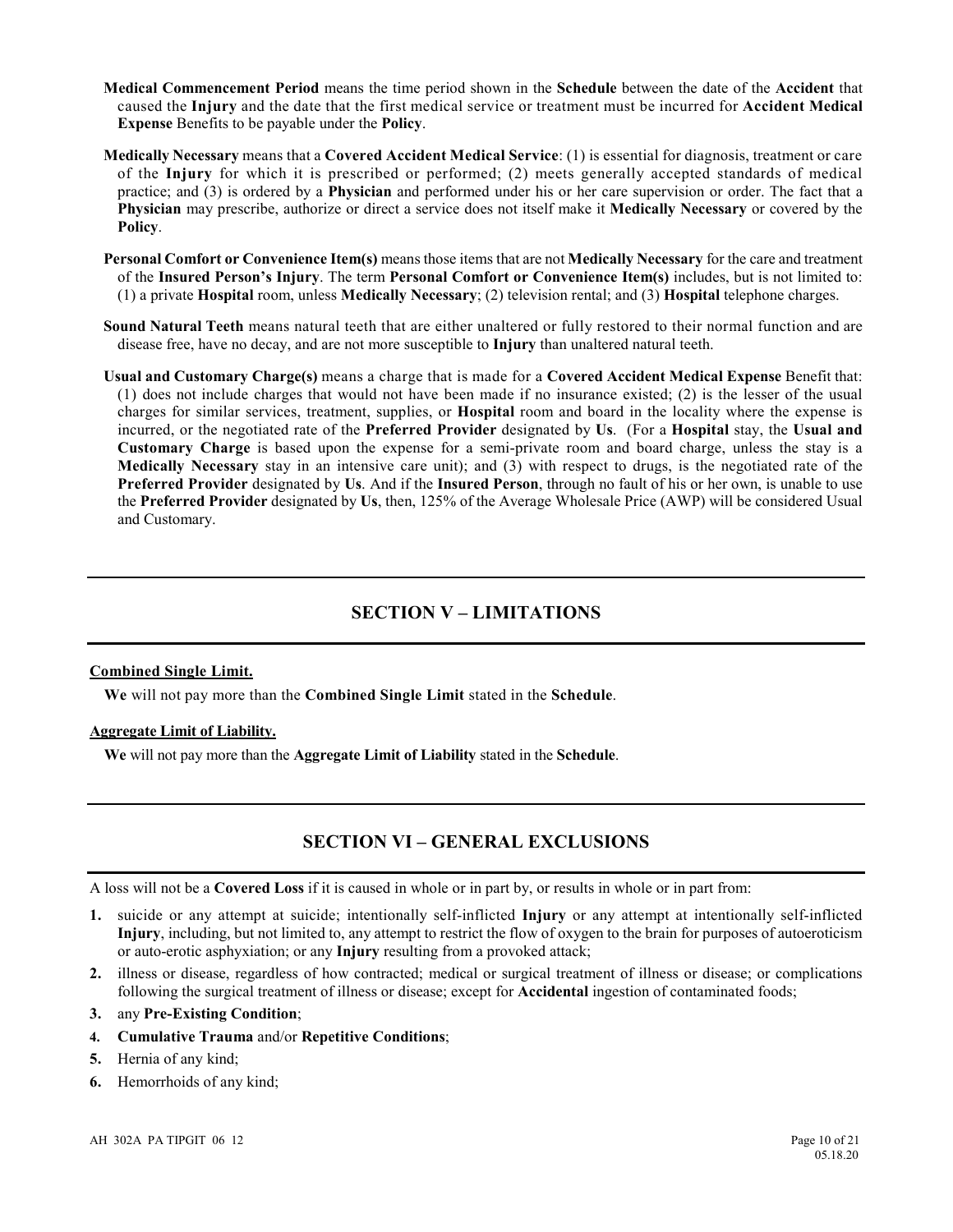- **7.** performing, learning to perform or instructing others to perform as a crew member of any vessel while covered under the Jones Act or the United States Longshore and Harbor Workers' Act, or similar coverage;
- 8. war, or any act of war, whether declared or undeclared;
- **9.** involvement in any type of active military service;
- **10.** any **Injury** for which the **Insured Person** is entitled to benefits pursuant to any Workers' Compensation Law or other similar legislation;
- **11.** any loss insured by employers' liability insurance;
- **12.** the **Authorized Commercial Driver** being intoxicated. The **Authorized Commercial Driver** is conclusively deemed to be intoxicated if the level of alcohol in his or her blood exceeds the amount at which a person is presumed, under the law of the locale in which the **Accident** occurred, to be under the influence of alcohol if operating a motor vehicle, regardless of whether he or she is in fact operating a motor vehicle when the **Injury** occurs. An autopsy report from a licensed medical examiner, law enforcement officer reports, or similar items will be considered proof of the **Authorized Commercial Driver's** intoxication;
- **13.** the deliberate ingestion of a poison, fume, noxious chemical substance; or the use of a prescription drug unless taken as prescribed by a **Physician**; or the use of non-prescription drug, unless taken in accordance with its directions;
- **14.** participation in the commission or attempted commission of a crime, any felony, an assault, insurrection or riot;
- **15.** violation or non-compliance with the conditions of traveling with the **Authorized Commercial Driver**;
- **16.** the use or release of explosives (however delivered), nuclear energy, radiation, chemicals, biological agents or diseases, or an organism or agent which disrupts the environmental or ecological balance of a geographic area, which results directly or indirectly from the intentional or unlawful act of a person or persons, including any resulting sickness or disease;
- **17.** a cardiovascular event or stroke caused by exertion prior to or at the same time as an **Accident**; or
- **18.** alcoholism or drug addiction or the use of any drug or narcotic except as prescribed by a **Physician** operating within his or her scope of authority .

# **SECTION VII – CLAIMS PROVISIONS**

**Notice.** The **Insured Person** or the beneficiary, or someone on their behalf, must give **Us** written notice of the loss within twenty (20) days of such loss. The notice must name the **Insured Person** and the **Policy** Number. To request a claim form, the **Insured Person** or the beneficiary, or someone on their behalf may contact **Us** at 866-568-2233. The notice must be sent to the Claims Department at Atlantic Specialty Insurance Company, or any of **Our** agents. Notice to **Our** agents is considered notice to **Us**.

**Claim Forms. We** will send the claimant Proof of Loss (claim) forms within fifteen (15) days after **We** receive notice. If the claimant does not receive the forms in fifteen (15) days after submitting notice, he or she can send **Us** a detailed written report of the claim and the extent of the loss. **We** will accept this report as a Proof of Loss if sent within the time fixed below for filing a Proof of Loss**.** The notice should include the **Insured Person's** name, the **Policyholder's** and its **Participating Organization's** names, and the **Policy** number.

**Proof of Loss.** Written Proof of Loss, acceptable to **Us**, must be sent within ninety (90) days of the date of the loss. If the loss is one for which the **Policy** requires continuing eligibility for periodic benefit payments, subsequent written proofs of eligibility must be furnished at such intervals as **We** may reasonably require. Failure to furnish Proof of Loss, acceptable to **Us**, within such time, will neither invalidate nor reduce any claim if it is not reasonably possible to furnish the Proof of Loss, and the proof is provided as soon as reasonably possible, and in no event, except in the absence of legal capacity of the claimant, later than one year from the time proof is otherwise required. **We** have a right to investigate the Proof of Loss and any relevant documents which the **Insured Person** will make available to **Us** upon request.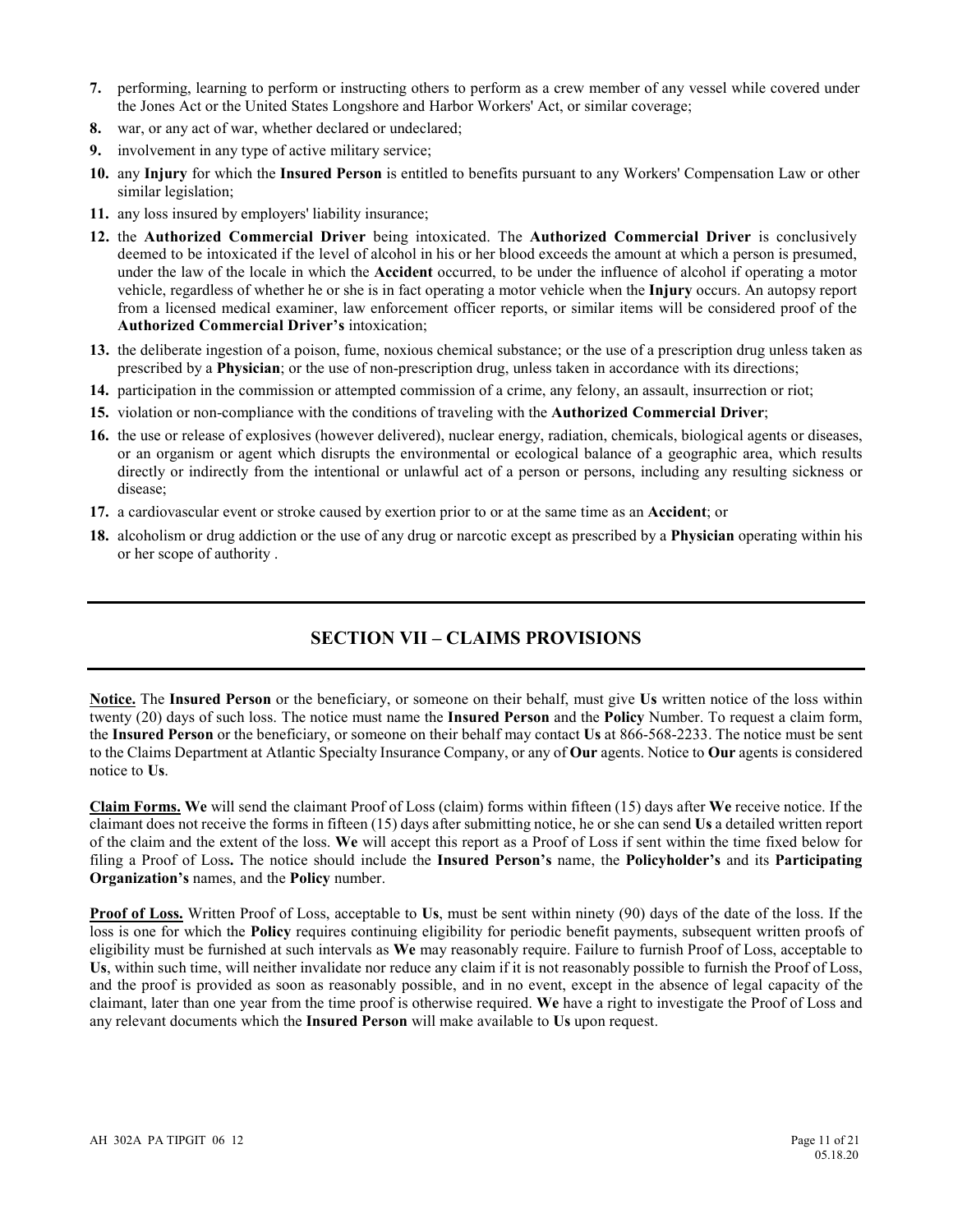**Time of Payment. We** will pay claims for all **Covered Losses**, other than **Covered Losses** for which the **Policy** provides any periodic payment, immediately upon receipt of written Proof of Loss that is acceptable to **Us**.

Unless an optional periodic payment is stated or chosen, any **Covered Loss** to be paid in periodic payments will be paid at the end of each one (1) week period. The unpaid balance, which remains when **Our** liability ends, will then be paid when **We**  receive the proof of **Covered Loss** that is acceptable to **Us**.

#### **Recipient of Payment.**

- **1.** Loss of Life. **Covered Losses** resulting from the **Insured Person's** death are paid to the named beneficiary at the time of death. If there is no beneficiary named or the named beneficiary predeceases or dies at the same time as the **Insured Person**, **We** will pay the benefit to the **Insured Person's** survivors in the following order:
	- **a.** the **Insured Person's** legally married spouse;
	- **b.** the **Insured Person's** child(ren);
	- **c.** the **Insured Person's** parents;
	- **d.** the **Insured Person's** brothers and sisters;
	- **e.** the **Insured Person's** estate.
- **2.** All Other Claims. Benefits are paid to the **Insured Person**. The **Insured Person** may direct in writing that all or part of an **Accident Medical Expense** Benefit be paid directly to the party who furnished the service. The direction may be changed by the **Insured Person** at any time up to the filing of the Proof of Loss. If an **Insured Person** dies before all payments due have been made, the amount still payable will be paid to his or her beneficiary, or if there is no beneficiary designated, as set forth above.

**Physical Examination and Autopsy. We** have the right to examine an **Insured Person**, whose **Injury** is the basis of a claim, when and as often as **We** may reasonably request while the claim is pending. Such examination will be at **Our** expense. **We** may also require an autopsy be performed, unless forbidden by law.

**Conditional Claim Payment.** If an **Insured Person** suffers a **Covered Loss(es)** as the result of **Injuries** for which a third party may be liable, **We** will pay the amount of benefits otherwise payable under the **Policy**. However, if the **Insured Person**, beneficiary or any other person receives payment from the third party, the **Insured Person**, beneficiary or any other person agrees to refund to **Us** the lesser of: (1) the amount actually paid by **Us** for such **Covered Loss(es)**; or (2) an amount equal to the sum actually received from the third party for such **Covered Loss(es)**. If the **Insured Person**, beneficiary or any other person does not receive payment from the third party for such **Covered Loss(es)**, **We** reserve the right to subrogate under the Subrogation clause of the **Policy**.

At the time such third party liability is determined and satisfied, this amount shall be paid whether determined by settlement, judgment, arbitration or otherwise. This provision shall not apply where prohibited by law.

**Sunset.** In no event shall a claim made for losses sustained by an **Insured Person** be considered valid and collectible in accordance with the **Policy** unless full details of such claim are presented to **Us** within three (3) years from the date of the **Accident** which is the basis of such claim.

**Right to Recover Overpayments.** In addition to any rights of recovery, reimbursement or subrogation provided to **Us**  herein, when payments have been made by **Us** with respect to a **Covered Loss** in an amount in excess of the maximum amount of payment necessary to satisfy an obligation under the terms of the **Policy**, **We** will have the right to recover such excess payment, from any person to whom such payments were made. **We** maintain the right to offset the overpayment against other benefits payable to the **Insured Person** (and his or her assignee) under the **Policy** to the extent of the overpayment.

**Suit Against Us.** No action on the **Policy** may be brought until sixty (60) days after written Proof of Loss has been sent to **Us**. Any action must commence within three (3) years, (five (5) years in Kansas and Tennessee; and six (6) years in South Carolina, Wisconsin and Alabama) of the date the written Proof of Loss was required to be submitted. If the law of the state where the **Insured Person** lives makes such limit void, then the action must begin within the shortest time period permitted by law. In those states where arbitration is allowed, arbitration will supersede this provision.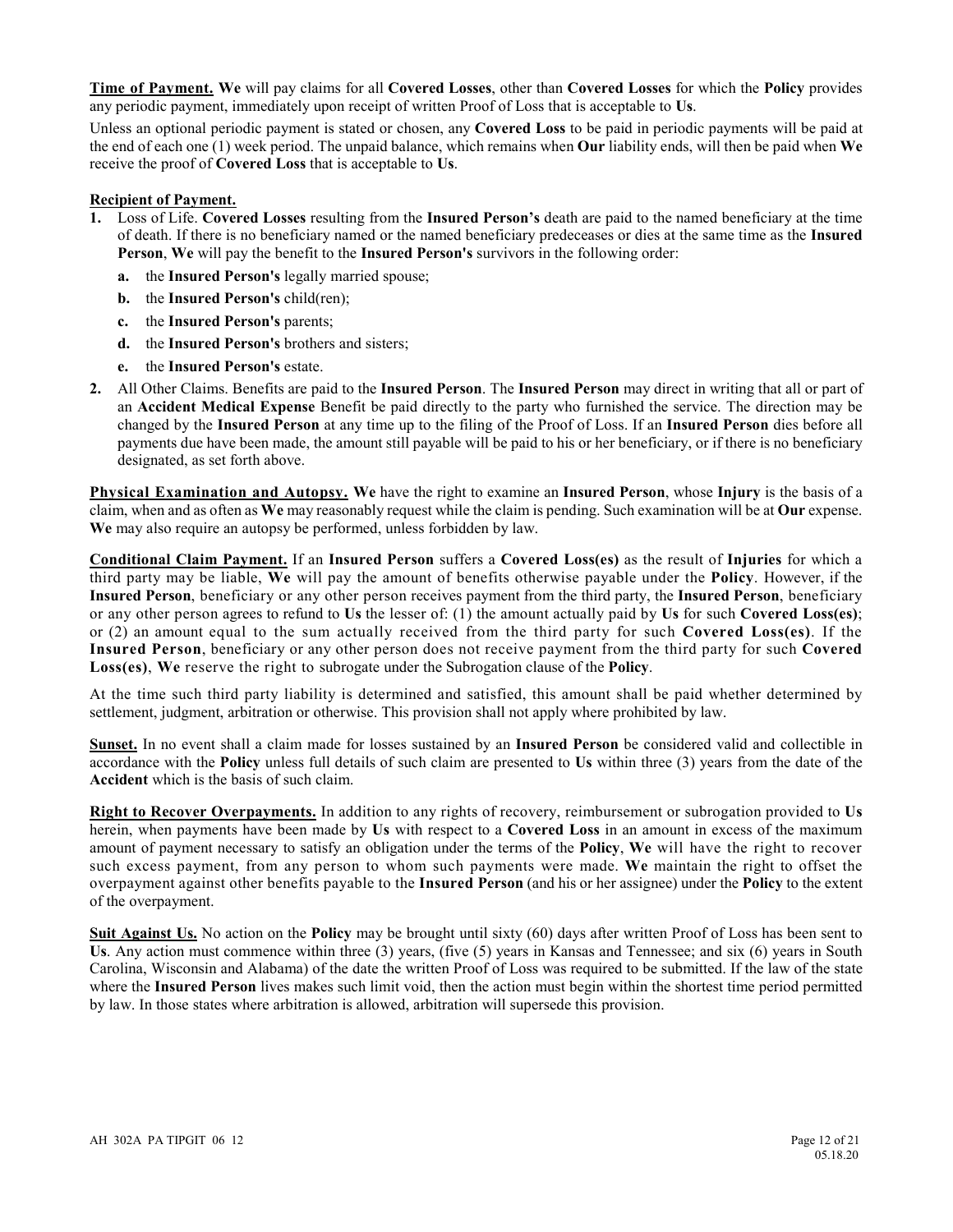**Arbitration.** Any contest to a claim denial and/or any dispute in connection with a claim under the **Policy** will be settled by arbitration which is pursuant to D.C. law and administered by the American Arbitration Association in accordance with its Commercial Arbitration Rules. Judgment on the award rendered by the arbitrator(s) which may include consequential or punitive damages, may be entered in any court having jurisdiction. The arbitration will occur at the offices of the American Arbitration Association nearest to the **Insured Person** or the person claiming to be his or her beneficiary. The arbitrator(s) will not award consequential or punitive damages in any arbitration under this section. This provision does not apply if the **Insured Person** or the person claiming to be his or her beneficiary is a resident of a state where the law does not allow arbitration in an insurance policy, but only if the **Policy** is subject to its laws. In such a case, arbitration does not apply.

This Arbitration provision permanently bars the institution of any individual or class action lawsuit brought by the **Insured Person** or his or her beneficiary. The **Insured Person** for himself or herself or any beneficiary, may waive any rights to a trial in court, including the right to a jury trial.

**Recovery.** In the event an **Insured Person** makes a recovery from a third party for a loss paid under the **Policy**, the **Insured Person** will reimburse **Us** up to the amount of the benefits made by **Us**.

**Subrogation. We** have the right to recover all payments including future payments, which **We** have made, or will be obligated to pay in the future, to the **Insured Person**, beneficiary or any other person from anyone liable for the **Injury**. If the **Insured Person**, beneficiary or any other person recovers from anyone liable for the **Injury**, **We**  will be reimbursed first from such recovery to the extent of **Our** payments to the **Insured Person**, beneficiary or any other person. The **Insured Person**, beneficiary or any other person agrees to assist **Us** in preserving **Our** rights against those responsible for such loss, including but not limited to, signing subrogation forms supplied by **Us**.

## **SECTION VIII – GENERAL PROVISIONS**

**Right to Examine Coverage.** The coverage provided under the **Policy** may be terminated for any reason by the **Authorized Commercial Driver** within ten (10) days after initial enrollment. Written notice of termination should be forwarded by mail or in person to the **Policyholder**, its **Designee**, or **Us**. Any premium paid will be refunded and the coverage will be treated as if it had never been issued.

**Beneficiary Designation and Change.** The **Insured Person** has the sole right to name a beneficiary. The beneficiary has no interest in the **Policy** other than to receive certain payments. The **Insured Person** may change the beneficiary at any time. Consent to a change by a prior beneficiary is not needed unless the previous beneficiary was designated as irrevocable. Any beneficiary designation must be in writing on a form acceptable to **Us**.

If any payee is a minor or is not competent to give a valid release for the payment, the payment will be made to the legal guardian of the payee's property. If the payee has no legal guardian for his or her property, a payment not exceeding \$1,000 may be made, at **Our** option, to any relative by blood or connection by marriage of the payee, who, in **Our** opinion, has assumed the custody and support of the minor or responsibility for the incompetent person's affairs.

**Change or Waiver.** A change or waiver of any terms or conditions of the **Policy** must be issued by **Us** in writing and signed by one of **Our** executive officers. No agent has authority to change or waive **Policy** terms or conditions. A failure to exercise any of **Our** rights under the **Policy** will not be deemed as a waiver of such rights in the same or future situations.

**Clerical Error.** A clerical error or omission, whether by the **Policyholder**, its **Designee**, the Producer, or **Us**, will not increase or continue **Passenger Accident** coverage, which otherwise would not be in force. If an **Authorized Commercial Driver** applies for insurance for which he or she is not eligible, **We** will only be liable for any premiums paid to **Us**.

**Conformity with Statute.** Terms of the **Policy** that conflict with the laws of the District of Columbia are amended to conform to such laws.

**Assignment of Interest.** The **Policy** is non-assignable.

**Incontestability.** The validity of the **Policy** will not be contested after it has been in force for two year(s) from the **Policy** Effective Date, except as to nonpayment of premiums.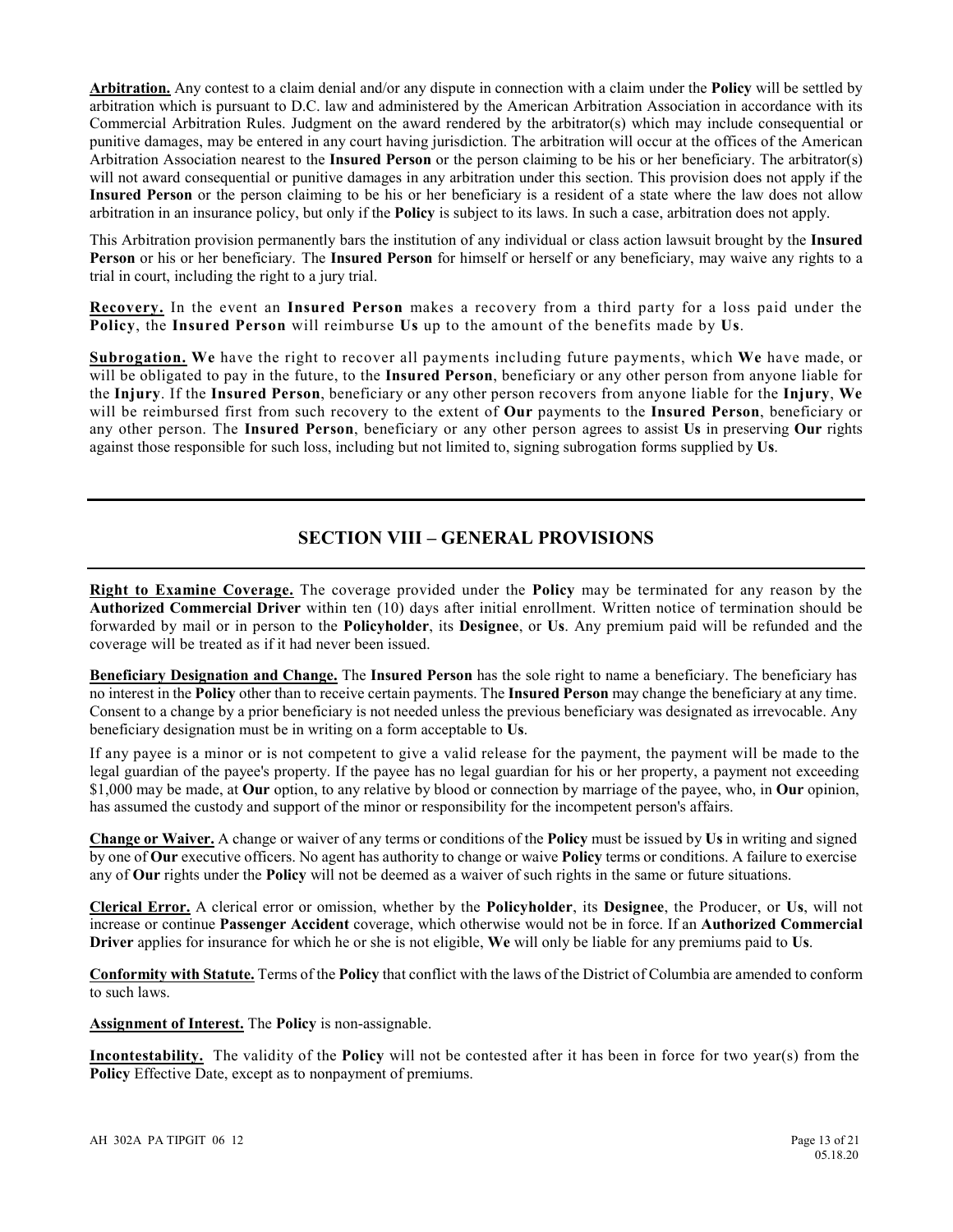**Noncompliance With Policy Requirements:** Any express waiver by **Us** of any requirements of the **Policy** will not constitute a continuing waiver of such requirements. Any failure by **Us** to insist upon compliance with any **Policy** provision will not operate as a waiver or amendment of that provision.

**Offset Debt. We** will have, and may exercise at any time, the right to offset any balance or balances, whether on account of premiums or otherwise, due from the **Policyholder**, or its **Designee**, or the **Authorized Commercial Driver** to **Us** against any balance or balances, whether on account of losses or otherwise, due from **Us** to the **Policyholder**, or its **Designee**, or the **Authorized Commercial Driver**.

# **SECTION IX – GENERAL DEFINITIONS**

**Accident** or **Accidental** means a sudden, unexpected, external event that occurs by chance at an identifiable time and place during the **Policy** term.

**Accident Commencement Period** means the time period, shown in the **Schedule**, between the date of the **Accident** which caused the **Injury** and the date the **Covered Loss** must occur for death, dismemberment or paralysis benefits to be payable under the **Policy**.

**Aggregate Limit of Liability** means the total benefits **We** will pay for a **Covered Accident** or **Covered Accidents** set forth in the **Policy**. For purposes of the **Aggregate Limit of Liability** provision, **Covered Accident** or **Covered Accidents** will include a **Covered Loss** or **Covered Losses** arising out of a single event or related events or originating cause and includes a resulting **Covered Loss** or **Covered Losses**. If the total benefits under the **Aggregate Limit of Liability** is not enough to pay full benefits to each **Insured Person**, **We** will pay each one a reduced benefit based upon the proportion that the **Aggregate Limit of Liability** bears to the total benefits which would otherwise be paid.

**Authorized Commercial Driver** is any owner-operator or employee driver of the **Participating Organization**, who enrolls for coverage for his or her **Passengers** under the **Policy** and pays the required premium.For purposes of the **Policy**, an **Authorized Commercial Driver** must:

- **1.** have a valid and current Commercial Driver's License or the required license for the vehicle he or she is operating;
- **2.** be authorized by the **Participating Organization** to operate such vehicle;
- **3.** be authorized by the **Participating Organization** to carry **Passengers**.

**Certificate** means this **Passenger Accident Insurance Certificate**.

**Civil Union** means a same-sex relationship similar like marriage that is recognized by law.

**Combined Single Limit** means, with respect to any one **Insured Person,** the total amount of benefits that are payable under the **Policy** for or in connection with a **Covered Injury** sustained as the result of any one **Covered Accident**. The **Combined Single Limit** shall also include the loss adjustment expenses incurred by **Us**. The loss adjustment expenses shall include but are not limited to fees, charges and costs for nurse case management, independent medical examinations, functional capacity examinations, vocational assessments and the processing and/or negotiation of **Hospital**, **Physician** and other provider charges. When the **Combined Single Limit** has been reached, no further benefits shall be payable under the **Policy**, with respect to that **Insured Person** for or in connection with an **Injury** sustained as the result of that one **Covered Accident**.

**Covered Accident** means an **Accident** that results in a **Covered Loss** while the **Insured Person** is traveling with an **Authorized Commercial Driver** who is under **Dispatch**.

**Covered Injury** means an **Injury** directly caused by an **Accident**, which is independent of all other causes, results from a **Covered Accident**, occurs while the **Insured Person** is insured under the **Policy**, and results in a **Covered Loss**.

**Covered Loss** means a loss which meets the requisites of one or more benefits, results from a **Covered Injury**, and for which benefits are payable under the **Policy**.

AH 302A PA TIPGIT 06 12<br>05.18.20<br>05.18.20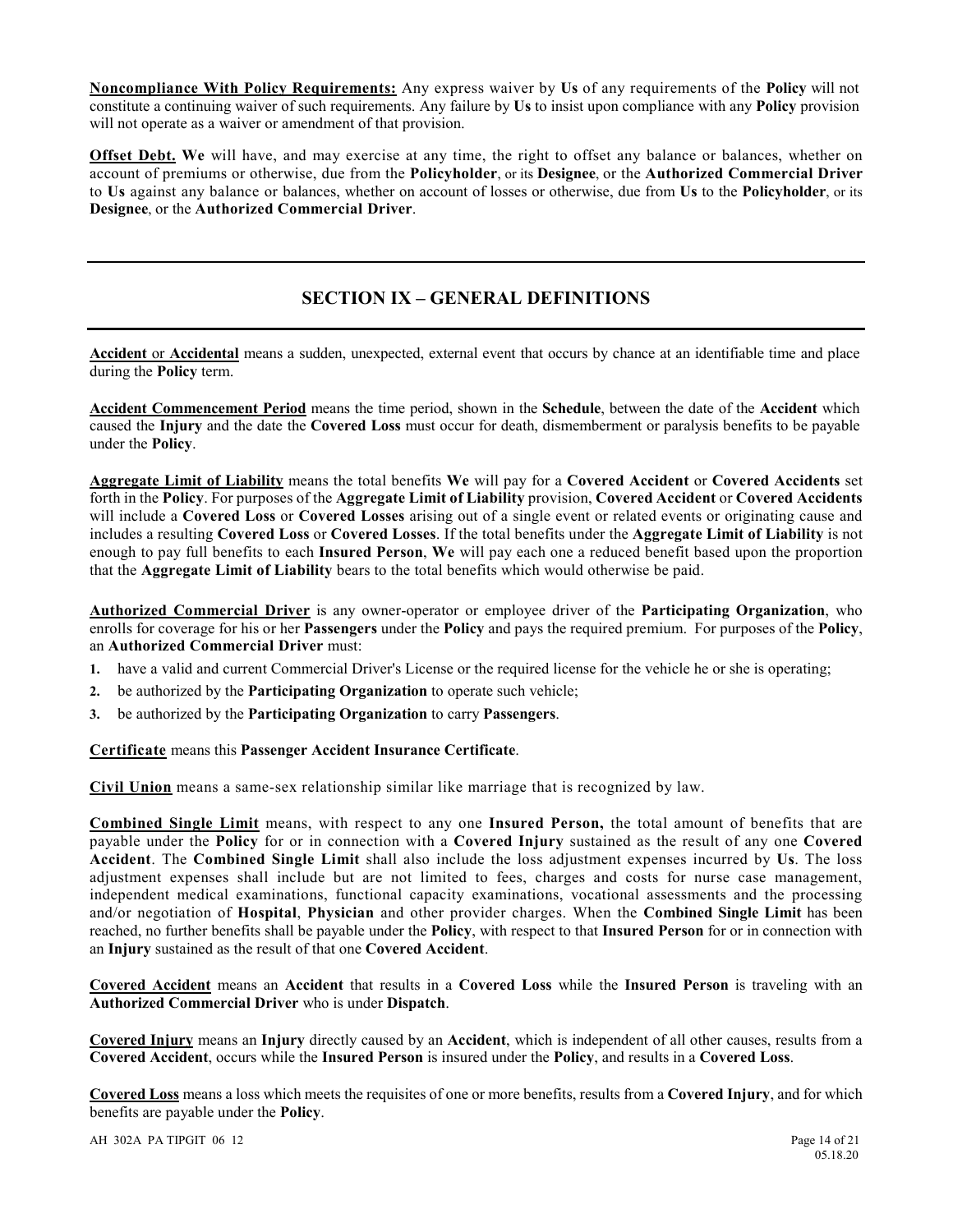**Cumulative Trauma** and/or **Repetitive Conditions** means conditions which impair the normal physiological function of the body over an extended period of time, but which do not arise as the result of a single **Accident**.

**Deductible Amount** means the portion of the **Usual and Customary Charges** for **Medically Necessary Covered Accident Medical Services,** incurred due to **Injuries** sustained by an **Insured Person** in a **Covered Accident**, which must be met before the **Accident Medical Expense** Benefit will be paid. The **Deductible Amount** is shown in the **Schedule**.

**Designee** is any person acting on behalf of the **Trustee**. For purposes of the **Policy**, there is one (1) **Designee**: the **Participating Organization**.

**Dispatch** applies to the **Authorized Commercial Driver** only and means when the **Authorized Commercial Driver** is:

- **1.** in route to pick up a load;
- **2.** picking up a load;
- **3.** in route to deliver a load;
- **4.** unloading a load;
- **5.** in route after dropping off a load; or
- **6.** waiting for a load if the **Authorized Commercial Driver** is not at home.

**Dispatch** of an **Authorized Commercial Driver** does not include an **Injury** during a bona fide leave of absence or vacation.

**Eligible Person** means a person who is described in SECTION I.

**Immediate Family Member** means a person who is related to the **Insured Person** in any of the following ways: **Spouse**, partner to a civil union or **Civil Union** partner and/or dependent, brother-in-law, sister-in-law, son-in-law, daughter-in-law, mother-in-law, father-in-law, parent (includes stepparent), brother or sister (includes stepbrother or stepsister), or child (includes legally adopted or placed for adoption, or stepchild) or any person residing in the **Insured Person's** home.

**Injury** or **Injuries** means bodily harm or bodily damage.

**Insured Person** means a person who: (1) is an **Eligible Person** as described in SECTION I; (2) is an individual **Passenger** as defined below; and (3) has coverage in effect according to the terms of the **Policy**.

**Mental and Nervous** or **Depressive Condition** means mental, nervous or emotional diseases or disorders of any type including schizophrenia, dementia, organic brain syndrome, delirium, amnesia syndromes, and organic delusional or hallucinogenic syndromes.

**Participating Organization** is the entity shown of page 2 of the **Policy** and this **Certificate** as a participant in the Trucking Industry Passengers Group Insurance Trust.

**Passenger** means an **Eligible Person** who is traveling with an **Authorized Commercial Driver**, as defined above, who is under **Dispatch** and who has purchased coverage under the **Policy**. There must be a completed, approved Passenger Authorization Form for such **Passenger** on file with the **Participating Organization**. A **Passenger** can not operate the vehicle, load or unload cargo, secure or unsecure cargo, fuel, or participate in any other activity of the vehicle. In no event will the term "passenger" include a hitchhiker.

**Passenger Accident Benefits** means the benefits **We** will pay for **Covered Losses**, as shown in the **Schedule**, due to an **Accident** sustained by an **Insured Person** while he or she is traveling with an **Authorized Commercial Driver**  who is under **Dispatch**.

**Physician** means a practitioner of the healing arts acting within the scope of his or her license who is not: (1) the **Insured Person**; or (2) an **Immediate Family Member**; or (3) a practitioner retained by the **Policyholder** or its **Designee**.

**Policy** means the **Passenger Accident** Insurance **Policy** upon which this **Certificate** is based.

**Policyholder** is the **Trust** named as **Policyholder** on the front page of the **Policy** and this **Certificate**.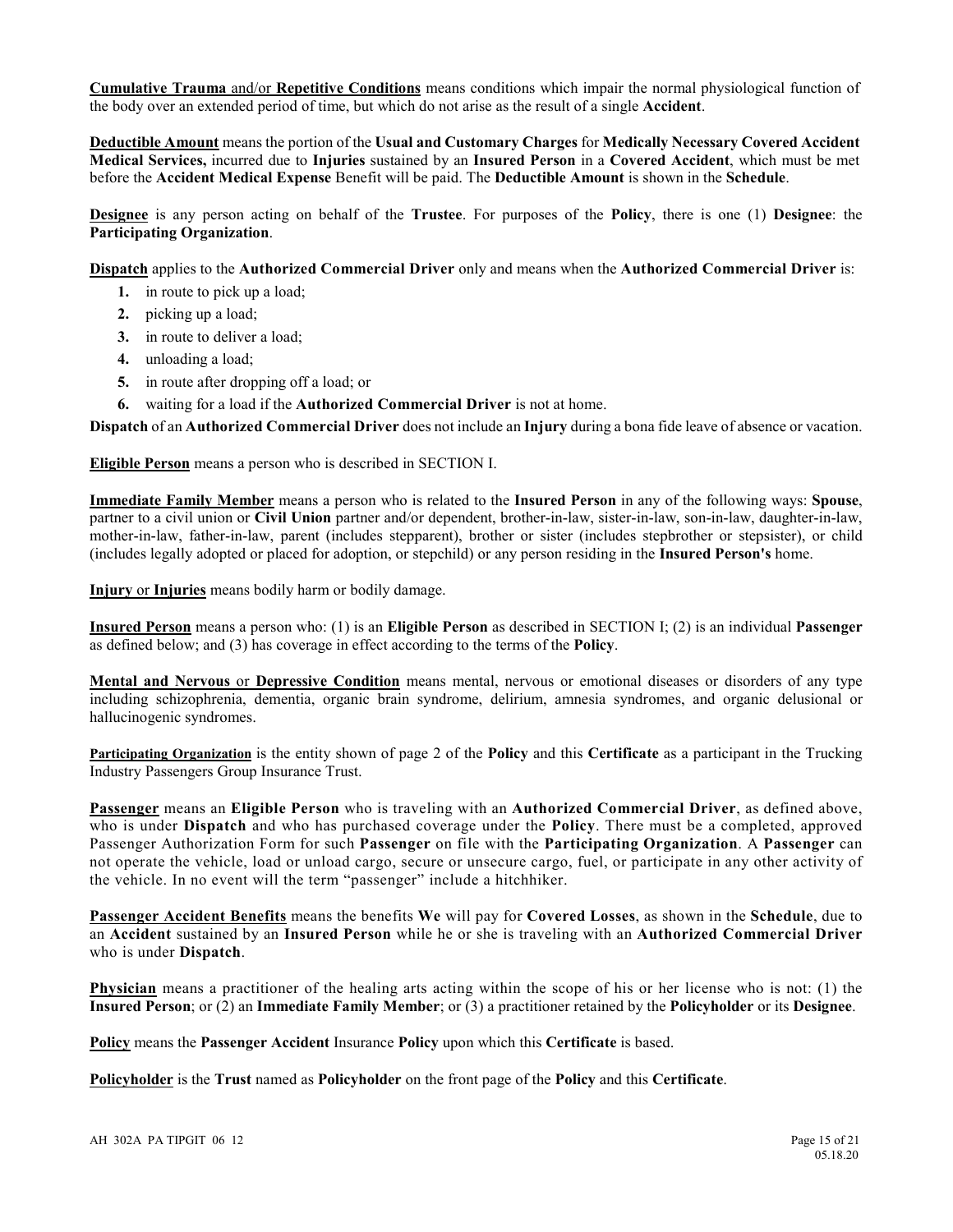**Pre-Existing Condition** means a condition for which an **Insured Person** has sought or received medical advice or treatment during the twelve (12) months immediately preceding his or her effective date of coverage under the **Policy**.

**Preferred Provider** means a **Physician** or **Hospital** with which **We** have an agreement or contract to perform a covered service or treatment at an agreed upon rate, or a company which provides prescription drugs at an agreed upon rate to **Our Insured Persons**. In the following situations only, a non-preferred provider that an **Insured Person** uses will be deemed to be a **Preferred Provider**:

- **1.** There is no **Preferred Provider** located within a 50-mile radius of the **Insured Person's** legal residence and it is not reasonable to expect him or her to seek treatment or services from a **Preferred Provider**;
- **2.** The **Insured Person** received treatment or services under **Emergency Conditions** and it would not have been reasonable to expect him or her to have sought treatment or services from a **Preferred Provider**; or
- **3.** The **Medically Necessary Accident Medical Services** the **Insured Person** required are not available through a **Preferred Provider**.

For purposes of this provision, an **Emergency Condition or Conditions** is where a **Covered Injury**: 1) renders an **Insured Person** unable to select a **Physician**, **Hospital**, or other health care provider; 2) requires an emergency responder to select a **Physician**, **Hospital**, or other health care provider without the **Insured Person's** prior approval; or 3) requires immediate medical care in order to prevent irreparable bodily harm or death and the nearest qualified **Physician**, **Hospital**, or other health care provider is a non-preferred provider.

**Principal Sum** means the amount of insurance in force under the **Policy** as described in the **Schedule** as applicable to each **Insured Person**.

**Schedule** is SECTION II of this **Certificate**.

**Spouse** means a person of the same or opposite sex who is legally married to the **Insured Person** under the laws of the state or jurisdiction in which the marriage took place.

**Trust** is the Trucking Industry Passengers Group Insurance Trust established by Atlantic Specialty Insurance Company on May 1, 2012 with the SunTrust Bank as **Trustee**.

**Trustee** is the SunTrust Bank located at 1445 New York Avenue, NW, Washington, DC 20005-2134.

**We**, **Us** and **Our** refers to Atlantic Specialty Insurance Company.

In Witness Whereof, We have caused the Policy to be executed and attested.

Kara L. B. Barrow, Secretary Michael Miller, President

hira hire

Atlantic Specialty Insurance Company Atlantic Specialty Insurance Company

**NOTE:** 

**If the Insured Person is dissatisfied with the resolution reached through Our internal grievance system regarding medical necessity, the Director, Office of the Health Care Ombudsman and Bill of Rights may be contacted at:**

**For Medical Necessity cases, District of Columbia Department of Health Care Finance Office of the Health Care Ombudsman and Bill of Rights 899 North Capital Street, N.E., 6th Floor Washington, DC 20002 1 (877) 685-6391 Fax: (202) 478-1397** 

**If the Insured Person is dissatisfied with the resolution reached through Our internal grievance system regarding all other grievances, the Commissioner may be contacted at:**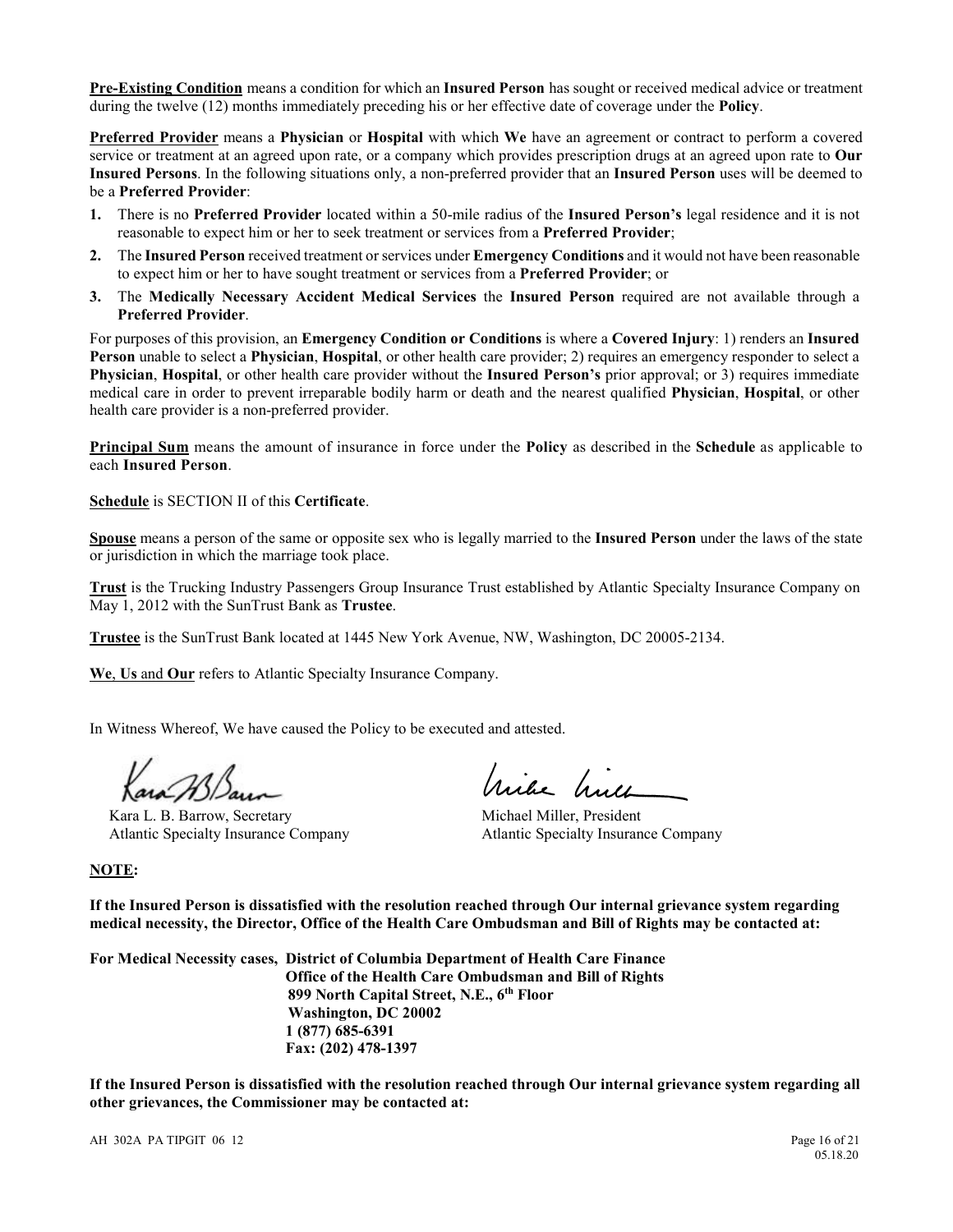|  |  |  | For Non-Medical Necessity cases, |  |
|--|--|--|----------------------------------|--|
|--|--|--|----------------------------------|--|

**District of Columbia Department of Insurance, Securities and Banking 810 First St. N.E., Suite 701 Washington, DC 20002 (202) 727-8000 Fax: (202) 354-1085**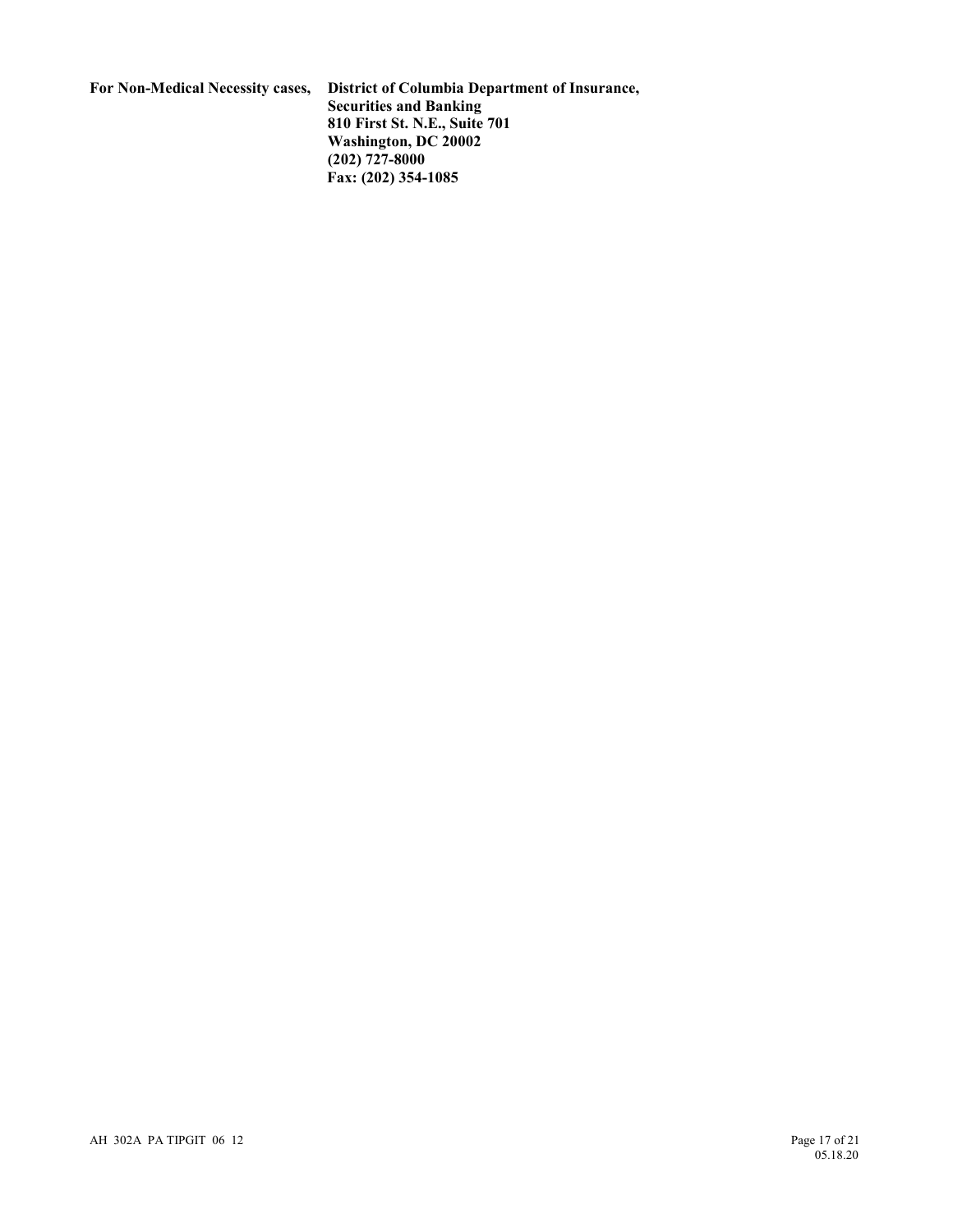#### **DISTRICT OF COLUMBIA SUMMARY OF GENERAL PURPOSES, COVERAGE LIMITATIONS AND CONSUMER PROTECTION**

#### **General Purposes**

Residents of the District of Columbia should know that licensed insurers who sell health insurance, life insurance, and annuities in the District of Columbia are members of the District of Columbia Life and Health Insurance Guaranty Association ("Guaranty Association").

The purpose of this Guaranty Association is to assure that policy or contract holders of certain types of insurance policies and contracts are covered up to the statutory levels of protection of contractual benefits in the unlikely event that a member insurer is unable to meet its financial obligations and found by a court of law to be insolvent. When a member company is found by a court to be insolvent, the Guaranty Association will assess its other member insurers to provide benefits on any outstanding covered claims of persons who reside in the District of Columbia. However, this additional protection provided through the Guaranty Association is subjected to certain statutory limits explained under "Coverage Limitations" section, below. In some cases, the Guaranty Association may facilitate the reassignment of policies or contracts to other licensed insurance companies to keep them in-force, with no change in contractual rights or benefits.

#### **Coverage**

The District of Columbia Life and Health Insurance Guaranty Association ("Guaranty Association"), established pursuant to the Life and Health Guaranty Association Act of 1992 ("Act"), effective July 22, 1992 (D.C. Law 9-129; D.C. Official Code § 31-5401 *et seq.*), provides insolvency protection for certain types of insurance policies and contracts. NOTE: Certain policies and contracts may not be covered or fully covered.

The insolvency protections provided by the Guaranty Association are generally conditioned on an individual being a resident of the District and are the insured or owner under a health insurance, life insurance, or annuity contract issued by a member insurer, or they are insured under a group policy insurance contract issued by a member insurer. Beneficiaries, payees, or assignees of District insureds are also covered under the Act, even if they live in another state.

#### **Coverage Limitations**

The Act also limits the amount the Guaranty Association is obligated to pay. The benefits for which the Guaranty Association may become liable shall be limited to the lesser of:

- the contractual obligations for which the insurer is liable or for which the insurer would have been liable if it were not an impaired or insolvent insurer; or
- with respect to any one life, regardless of the number of policies, contracts, or certificates:
	- 1. \$300,000 in life insurance death benefits for any one life, including net cash surrender or net cash withdrawal values;
	- 2. \$300,000 in the present value of annuity benefits, including net cash surrender or net cash withdrawal values;
	- 3. \$300,000 in the present value of structured settlement annuity benefits, including net cash surrender or net cash withdrawal values;
	- 4. \$300,000 for long-term insurance care benefits;
	- 5. \$300,000 for disability insurance;
	- 6. \$500,000 for basic hospital, medical, and surgical insurance or major medical insurance;
	- 7. \$100,000 for coverage not defined as disability insurance or basic hospital, medical and surgical insurance or major medical insurance or long-term care insurance, including any net cash surrender and net cash withdrawal values.

In no event is the Guaranty Association liable for more than \$300,000 with respect to any one life (\$500,000 in the event of basic hospital, medical, and surgical, and major medical claims).

Additionally, the Guaranty Association is not obligated to cover more than \$5,000,000 for multiple non-group policies of life insurance with one owner regardless of the number of policies owned.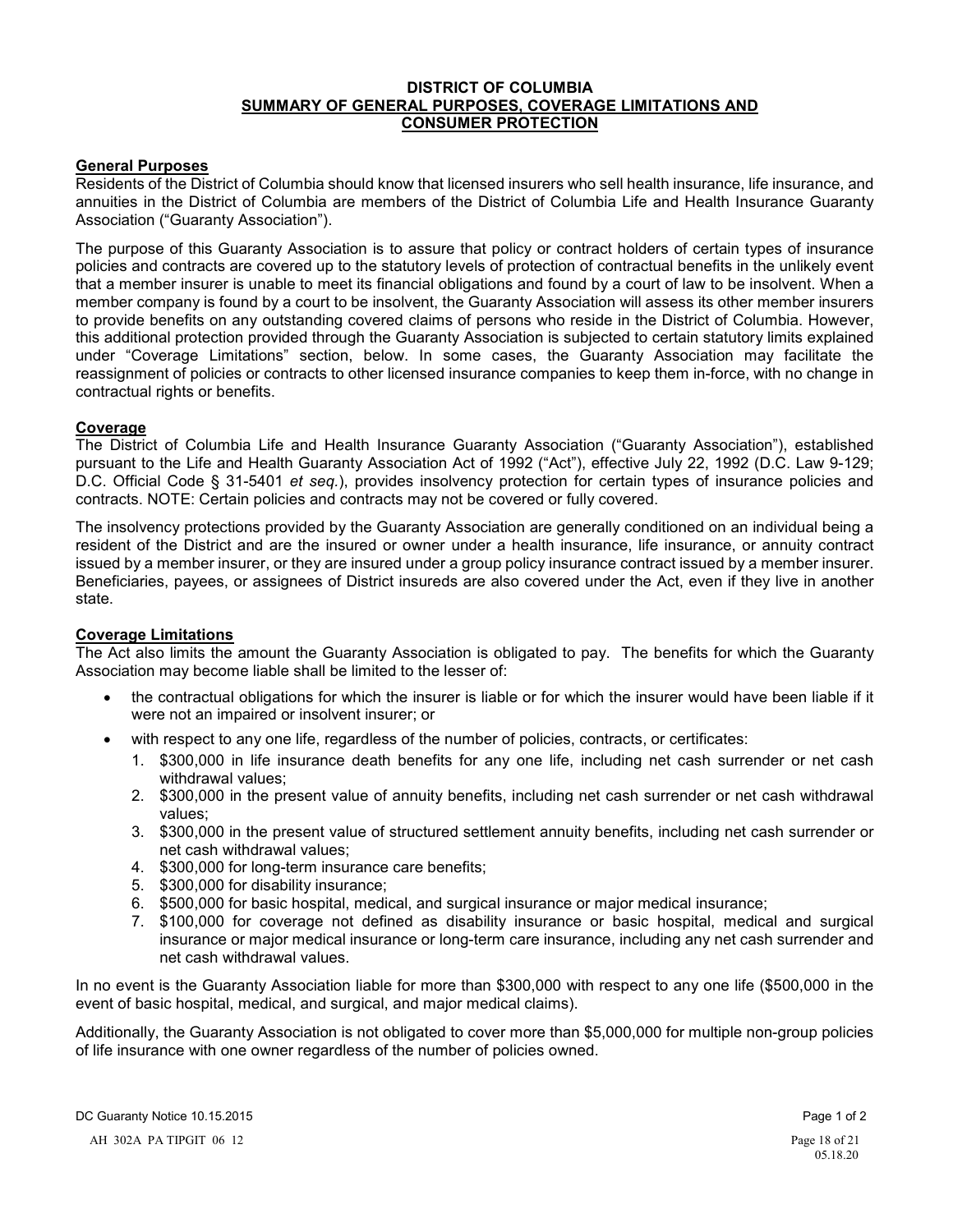#### **Exclusions Examples**

Policy or contract holders are not protected by this Guaranty Association if:

- They are eligible for protection under the laws of another state (this may occur when the insolvent insurer was domiciled in a state whose guaranty association law protects insureds that live outside of that state);
- Their insurer was not authorized to do business in the District of Columbia; or
- Their policy was issued by a charitable organization, a fraternal benefit society, a mandatory state pooling plan, a mutual assessment company, an insurance exchange, a non-profit hospital or medical service organization, a health maintenance organization, or a risk retention group.

The Guaranty Association also does not cover:

- Any policy or portion of a policy which is not guaranteed by the insurer or for which the individual has assumed the risk;
- Any policy of reinsurance (unless an assumption certificate was issued);
- Any plan or program of an employer or association that provides life, health, or annuity benefits to its employees or members and is self-funded;
- Interest rate quarantees which exceed certain statutory limitations;
- Dividends, experience rating credits, or fees for services in connection with a policy;
- Credits given in connection with the administration of a policy by a group contract holder; or
- Unallocated annuity contracts.

#### **Consumer Protection**

To learn more about the above referenced protections, please visit the Guaranty Association's website at www.dclifega,org. Additional questions may be directed to The District of Columbia Department of Insurance, Securities and Banking (DISB). They will respond to questions not specifically addressed in this disclosure document.

Policy or contract holders with additional questions may contact either:

| <b>District of Columbia</b>                | <b>District of Columbia</b>                 |
|--------------------------------------------|---------------------------------------------|
| <b>Department of Insurance, Securities</b> | <b>Life and Health Guaranty Association</b> |
| <b>And Banking</b>                         |                                             |
| 810 First Street, N.E., Suite 701          | 1200 G Street, N.W.                         |
| Washington, DC 20002                       | Washington, DC 20005                        |
| $(202)$ 727-8000                           | (202) 434-8771                              |

Pursuant to the Act (D.C. Official Code § 31-5416), insurers are required to provide notice to policy and contract holders of the existence of the Guaranty Association and statutory coverage protections. Your insurer and agent are prohibited by law from using the existence of the Guaranty Association and the protection it provides to market insurance products. You should not rely on insolvency protection provided under the Act when selecting an insurer or insurance product. If you have obtained this document from an agent in connection with the purchase of a policy or contract, you should be aware that such delivery does not guarantee that the Guaranty Association would cover your policy or contract. Any determination of whether a policy or contract will be covered will be determined solely by the coverage provisions of the Act.

This disclosure is intended to summarize the general purpose of the Act and does not address all the provisions of the Act. Moreover, the disclosure is not intended and should not be relied upon to alter any right established in any policy or contract, or under the Act.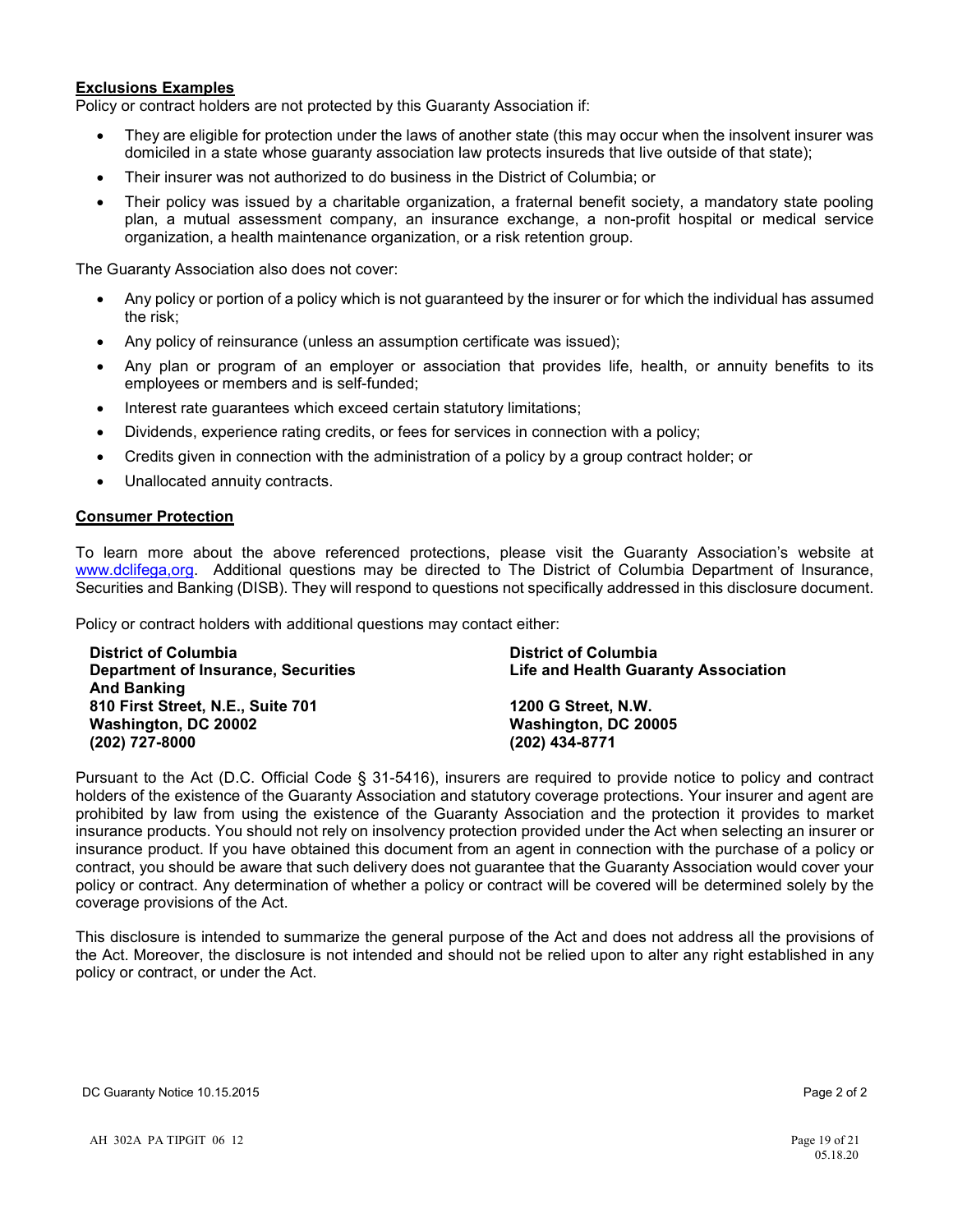#### **Our Policy Regarding Your Privacy**

In order to provide the insurance products and services that respond to our customers' diverse needs, OneBeacon Insurance Group collects certain personal information. OneBeacon Insurance Group does not disclose any nonpublic personal information to any affiliated or nonaffiliated third party for marketing purposes. At OneBeacon Insurance Group, maintaining the confidentiality of our customers' personal information is of the highest importance. OneBeacon Insurance Group personal information-handling practices are governed by this privacy policy and are further regulated by law. This notice describes those practices and how they preserve your privacy in a way that permits OneBeacon Insurance Group to provide you with the products and service you demand.

#### **Collection of Personal Information**

We get most of our information directly from you. The application you complete, as well as any additional information you provide, generally gives us most of the information we need to know. Sometimes we may contact you by phone or mail to obtain additional information. Depending on the nature of your insurance transaction, we may need additional information about you or other potential insureds from outside sources such as motor vehicle records, loss information reports, credit reports, court records or other public records. For property insurance, we may send someone to inspect your property and verify information about its value and condition, and a photo of the property may be taken.

We also may obtain information from third parties such as other insurance companies or consumer reporting agencies. A consumer report from such an agency may contain information as to credit worthiness and credit standing. If we order any kind of consumer report, upon request, we will tell you how to get a copy of the report. The agency preparing a consumer report for us may keep the information collected about you as permitted by law, and it may be disclosed to other persons.

#### **Disclosure of Personal Information**

Information which has been collected about you will be contained in either our policy records or in your producer's files. We review it in evaluating your request for insurance coverage and in determining your rates. We will also use information in our policy records for purposes related to issuing and servicing insurance policies and settling claims. OneBeacon Insurance Group may disclose personal information to others in order to service, process or administer business such as underwriting and claims operations. In this context, OneBeacon Insurance Group may disclose **(i)** information we receive from you on applications and other forms, including information such as assets, income, and identifying information such as name, address and social security number; **(ii)** transaction information such as information about balances, payment history and parties to the transaction; and **(iii)** information from consumer reporting agencies such as a consumer's credit worthiness and credit history.

If coverage is declined or the charge for coverage is increased because of information contained in a consumer report, we will tell you as required by state law and the federal Fair Credit Reporting Act. We will also give you the name and address of the consumer reporting agency making the report.

#### **Parties to Whom Information May be Disclosed**

OneBeacon Insurance Group will not disclose information about you to others without your written consent unless the disclosure is necessary to conduct our business. By law, OneBeacon Insurance Group is permitted to share information about you without prior permission under certain circumstances to certain persons and organizations such as:

- Your producer.
- Parties who perform a business, professional or insurance function for our company, including our reinsurance companies.
- Claim adjusters, appraisers, investigators and attorneys who need the information to investigate, defend or settle a claim involving you.
- Insurance support organizations which are established to collect information for the purpose of detecting and preventing insurance crimes and fraudulent claims.
- Insurance regulatory agencies in connection with the regulation of our business.
- Law enforcement or other governmental authorities to protect our legal interest, or in cases of suspected fraud or illegal activities.
- Authorized persons as ordered by subpoena, warrant or other court order or as required by law.
- Lien holder, mortgagee, assignee, lessor, or other person shown on our records or our producer's as having a legal or beneficial interest in a policy of insurance.
- Parties acting in a fiduciary or representative capacity to you (attorneys, accountants and auditors).
- Insurance rate advisory organizations.
- Parties enforcing OneBeacon Insurance Group rights in connection with the settlement of a debt, the transfer of interests or an audit.
- Parties administering transactions as requested or authorized by you.

G 98165 06 01 Copyright 2001 OneBeacon Insurance Group Page 1 of 2